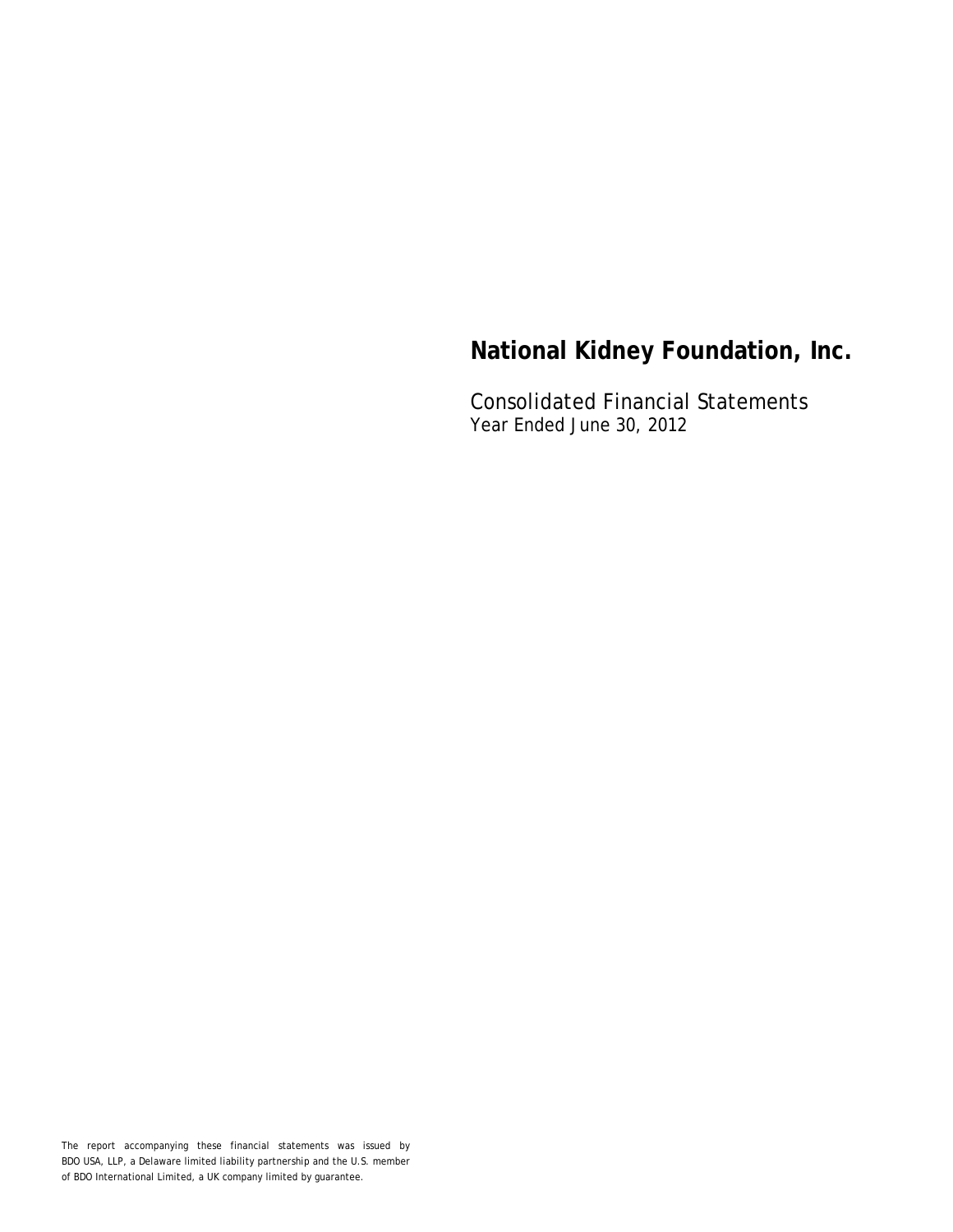Consolidated Financial Statements Year Ended June 30, 2012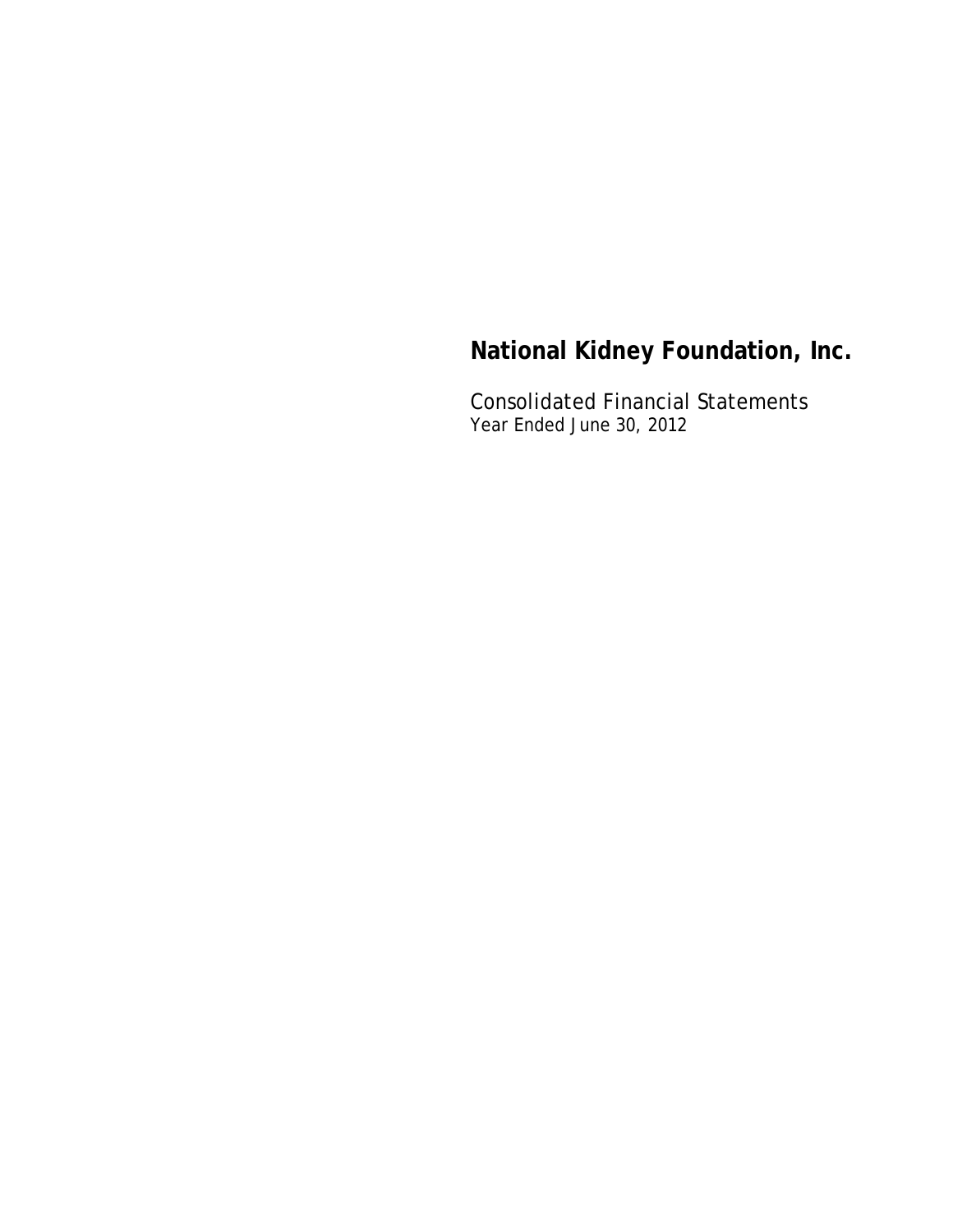## **Contents**

| Independent Auditors' Report                                      | 3      |
|-------------------------------------------------------------------|--------|
| Consolidated Financial Statements:                                |        |
| Balance Sheet as of June 30, 2012                                 | 4      |
| Statement of Activities for the Year Ended June 30, 2012          | $5-6$  |
| Statement of Cash Flows for the Year Ended June 30, 2012          | 7      |
| Statement of Functional Expenses for the Year Ended June 30, 2012 | 8      |
| Notes to Consolidated Financial Statements                        | $9-22$ |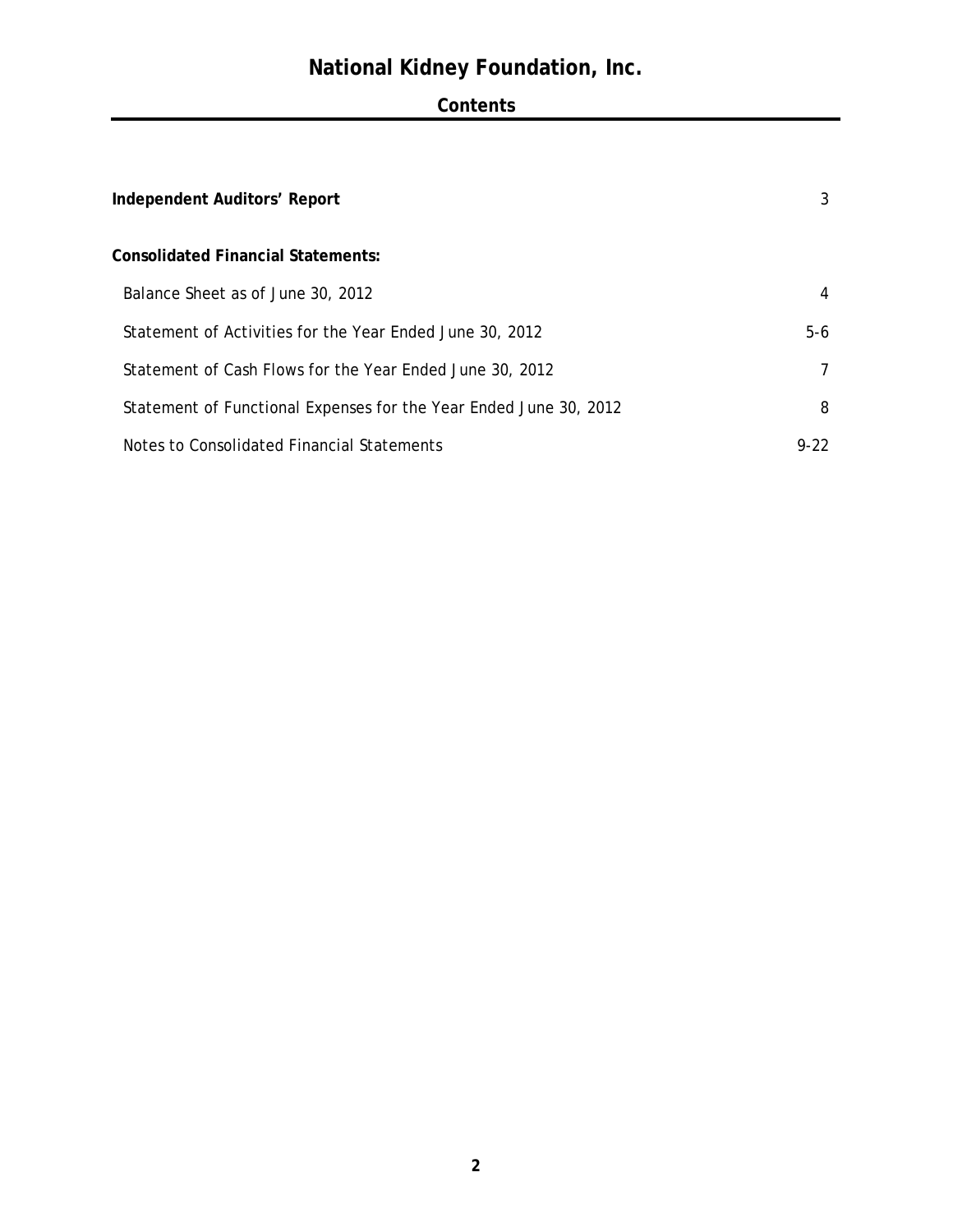

Tel: +212 885-8000 Fax: +212 697-1299 **www.bdo.com** 

**Independent Auditors' Report** 

The Board of Directors National Kidney Foundation, Inc. New York, New York

We have audited the accompanying consolidated balance sheet of the National Kidney Foundation, Inc. (the "Foundation") as of June 30, 2012, and the related consolidated statements of activities, cash flows and functional expenses for the year then ended. These financial statements are the responsibility of the Foundation's management. Our responsibility is to express an opinion on these financial statements based on our audit. Information for the year ended June 30, 2011 is presented for comparative purposes only and was extracted from the consolidated financial statements of the Foundation for that year, on which we expressed an unqualified opinion dated October 7, 2011.

We conducted our audit in accordance with auditing standards generally accepted in the United States of America. Those standards require that we plan and perform the audit to obtain reasonable assurance about whether the financial statements are free of material misstatement. An audit includes consideration of internal control over financial reporting as a basis for designing audit procedures that are appropriate in the circumstances, but not for the purpose of expressing an opinion on the effectiveness of the Foundation's internal control over financial reporting. Accordingly, we express no such opinion. An audit also includes examining, on a test basis, evidence supporting the amounts and disclosures in the financial statements, assessing the accounting principles used and significant estimates made by management, as well as evaluating the overall financial statement presentation. We believe that our audit provides a reasonable basis for our opinion.

In our opinion, the consolidated financial statements referred to above present fairly, in all material respects, the financial position of the National Kidney Foundation, Inc. at June 30, 2012, and the results of its operations and its cash flows for the year then ended, in conformity with accounting principles generally accepted in the United States of America.

 $1500059,119$ 

October 4, 2012

BDO USA, LLP, a Delaware limited liability partnership, is the U.S. member of BDO International Limited, a UK company limited by guarantee, and forms part of the international BDO network of independent member firms.

BDO is the brand name for the BDO network and for each of the BDO Member Firms.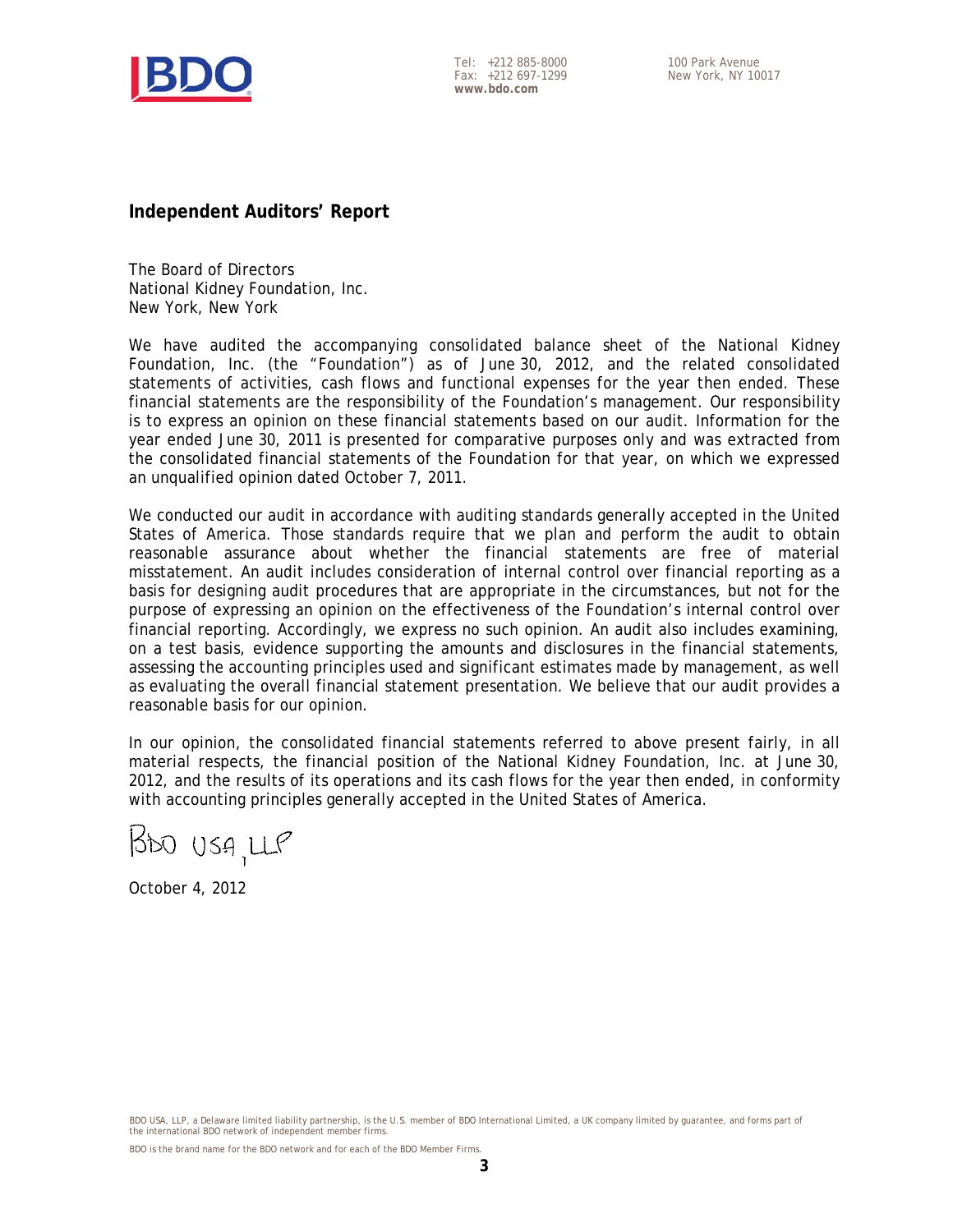## **Consolidated Balance Sheet (with comparative totals for 2011)**

| June 30,                                                   | 2012          | 2011            |
|------------------------------------------------------------|---------------|-----------------|
| Assets                                                     |               |                 |
| Cash and cash equivalents                                  | \$2,905,763   | 3,866,532<br>\$ |
| Investments, at fair value (Note 3)                        | 9,559,604     | 10,256,152      |
| Investments held under split-interest agreements (Notes 3  |               |                 |
| and $7)$                                                   | 617,114       | 1,031,115       |
| Due from affiliates, principally share of affiliate        |               |                 |
| contributions, less allowance for uncollectible amounts of |               |                 |
| \$188,115 in 2012 and \$53,693 in 2011                     | 349,157       | 616,304         |
| Other receivables (Note 4)                                 | 908,681       | 2,239,679       |
| Inventories                                                | 186,712       | 327,103         |
| Prepaid expenses                                           | 519,709       | 686,983         |
| Other assets                                               | 78,134        | 74,869          |
| Fixed assets, at cost, less accumulated depreciation and   |               |                 |
| amortization (Note 5)                                      | 342,159       | 480,386         |
|                                                            | \$15,467,033  | \$19,579,123    |
| <b>Liabilities and Net Assets</b>                          |               |                 |
| Liabilities:                                               |               |                 |
| Accounts payable and accrued expenses (Note 10)            | \$6,990,088   | \$9,964,190     |
| Deferred income (Note 6)                                   | 4,598,314     | 5,495,707       |
| Payable to beneficiaries (Note 7)                          | 410,572       | 426,027         |
| Line of credit payable (Note 8)                            | 1,500,000     | 3,500,000       |
|                                                            |               |                 |
| <b>Total Liabilities</b>                                   | 13,498,974    | 19,385,924      |
| Commitments (Notes 7, 8, 9, 10, 11 and 12)                 |               |                 |
| Net Assets (Deficit) (Notes 11 and 12):                    |               |                 |
| Unrestricted                                               | (7, 913, 214) | (12, 415, 653)  |
| Temporarily restricted                                     | 8,530,316     | 11,257,895      |
| Permanently restricted                                     | 1,350,957     | 1,350,957       |
| <b>Total Net Assets</b>                                    | 1,968,059     | 193,199         |
|                                                            | \$15,467,033  | \$19,579,123    |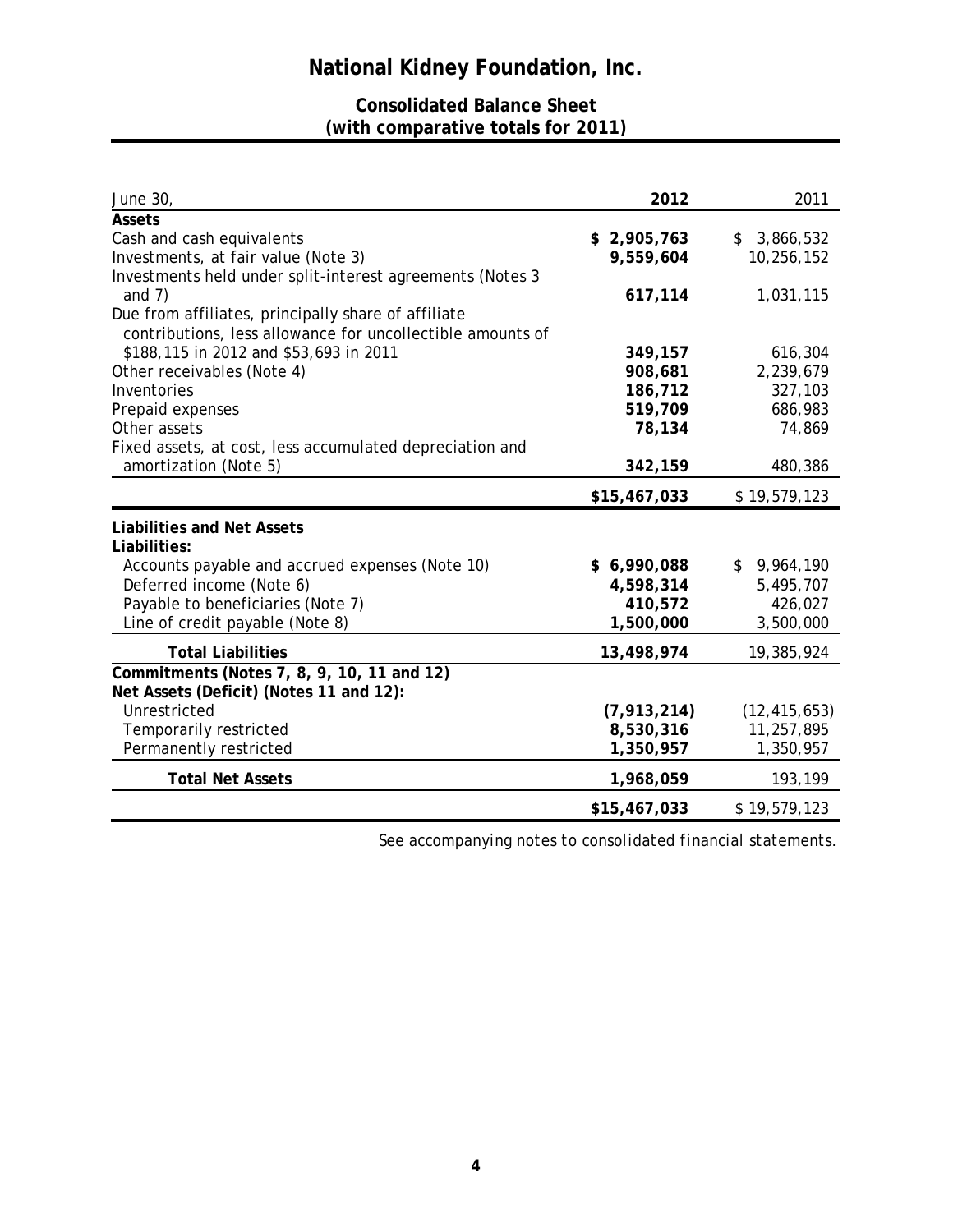**Consolidated Statement of Activities(with comparative totals for 2011)**

*Year ended June 30,* 

|                                                                 |                 | Temporarily              | Permanently    | Total         |               |
|-----------------------------------------------------------------|-----------------|--------------------------|----------------|---------------|---------------|
|                                                                 | Unrestricted    | Restricted               | Restricted     | 2012          | 2011          |
| Revenue:                                                        |                 |                          |                |               |               |
| Support from the public:                                        |                 |                          |                |               |               |
| Received directly - contributions                               | 5,659,355<br>\$ | \$1,549,033              | \$             | \$7,208,388   | \$8,210,563   |
| Received indirectly - share of affiliate contributions          | 2, 187, 451     |                          |                | 2,187,451     | 2,102,484     |
| Received indirectly - contributions                             | 857,814         | 61,839                   |                | 919,653       | 926,119       |
|                                                                 | 8,704,620       | 1,610,872                |                | 10,315,492    | 11,239,166    |
| Revenue from sales of donated vehicles                          | 4,273,185       |                          |                | 4,273,185     | 5,343,467     |
| Less cost of sales                                              | (921, 515)      |                          |                | (921, 515)    | (1, 212, 385) |
| Net Revenue From Sales of Donated Vehicles                      | 3,351,670       |                          |                | 3,351,670     | 4,131,082     |
| Revenue from special events                                     | 12,539,269      | $\overline{\phantom{0}}$ |                | 12,539,269    | 13,026,484    |
| Less direct benefit to donor costs                              | (1, 459, 647)   |                          |                | (1, 459, 647) | (1,663,141)   |
| Net Revenue From Special Events                                 | 11,079,622      |                          |                | 11,079,622    | 11,363,343    |
| <b>Total Support From the Public</b>                            | 23, 135, 912    | 1,610,872                |                | 24,746,784    | 26,733,591    |
| Program service fees                                            | 18,928,427      | $\overline{\phantom{a}}$ | ٠              | 18,928,427    | 18,232,714    |
| Royalties                                                       | 1,858,599       |                          |                | 1,858,599     | 2,111,479     |
| Dues - professional members                                     | 718,390         |                          |                | 718,390       | 682,313       |
| Investment income, including cumulative realized and unrealized |                 |                          |                |               |               |
| gains (losses) of \$(589,613) in 2012 and \$1,617,732 in 2011   | (6, 697)        | (355, 522)               |                | (362, 219)    | 1,825,622     |
| Other, net                                                      | 1,198,627       | 13,325                   |                | 1,211,952     | 1,570,980     |
| Net assets released from restrictions (Note 11)                 | 3,996,254       | (3,996,254)              |                |               |               |
|                                                                 | 26,693,600      | (4,338,451)              |                | 22,355,149    | 24,423,108    |
| <b>Total Revenue</b>                                            | 49,829,512      | (2, 727, 579)            | $\blacksquare$ | 47,101,933    | 51, 156, 699  |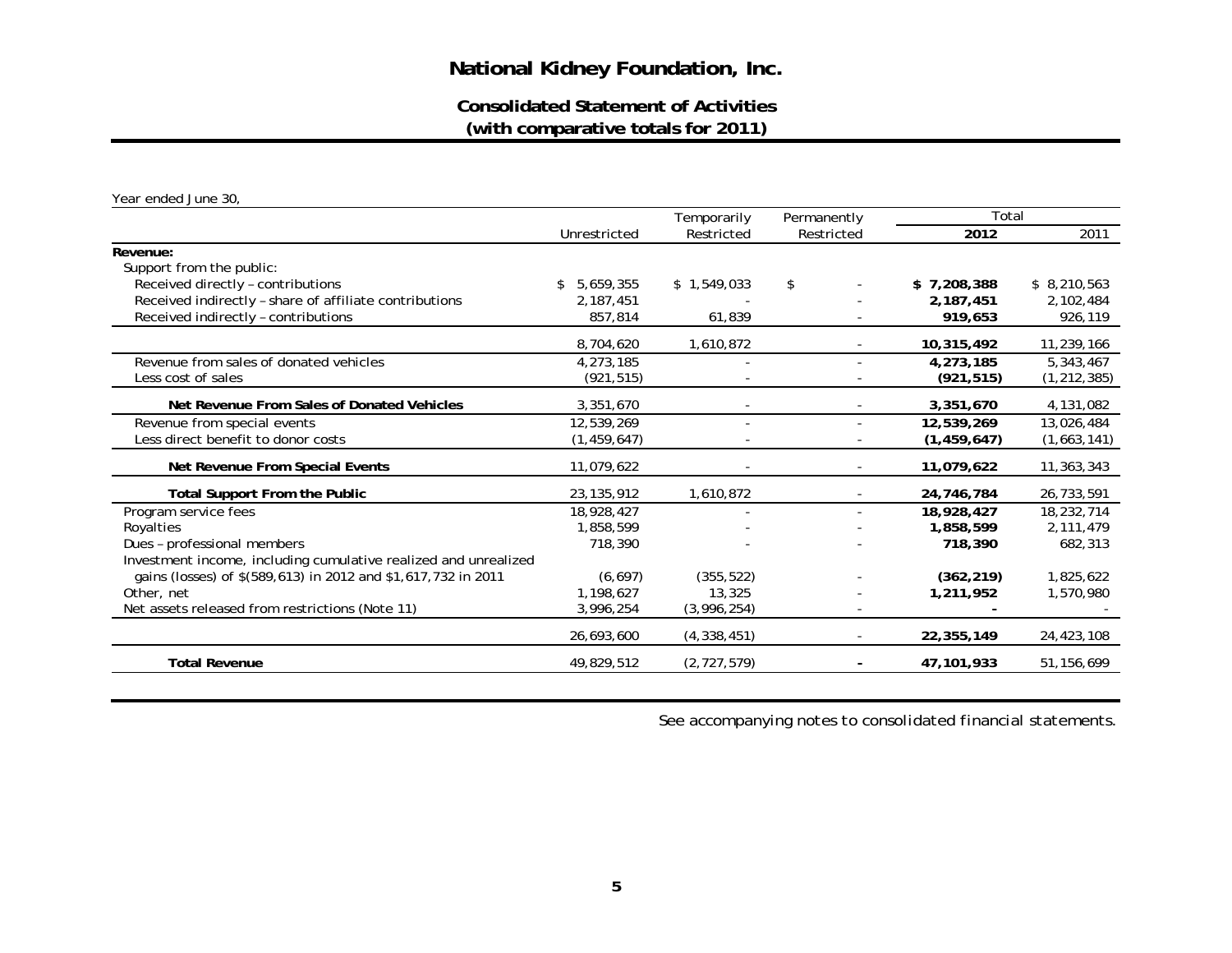## **Consolidated Statement of Activities(with comparative totals for 2011)**

*Year ended June 30,* 

|                                                 |                 | Temporarily              | Permanently              | Total       |               |
|-------------------------------------------------|-----------------|--------------------------|--------------------------|-------------|---------------|
|                                                 | Unrestricted    | Restricted               | Restricted               | 2012        | 2011          |
| Expenses:                                       |                 |                          |                          |             |               |
| Program services:                               |                 |                          |                          |             |               |
| Research                                        | 1,112,128<br>\$ | \$                       | \$                       | \$1,112,128 | \$3,423,358   |
| Public health education                         | 4,026,047       |                          |                          | 4,026,047   | 7,125,666     |
| Professional education                          | 13,276,573      |                          |                          | 13,276,573  | 14,560,682    |
| Patient services                                | 3,940,517       |                          |                          | 3,940,517   | 5,463,181     |
| Community services and assistance to affiliates | 14,304,292      |                          |                          | 14,304,292  | 12,061,666    |
| <b>Total Program Services</b>                   | 36,659,557      | $\overline{\phantom{a}}$ | $\overline{\phantom{a}}$ | 36,659,557  | 42,634,553    |
| Supporting services:                            |                 |                          |                          |             |               |
| Fundraising                                     | 4,378,424       |                          |                          | 4,378,424   | 4,956,617     |
| Management and general:                         |                 |                          |                          |             |               |
| Administrative                                  | 4,262,297       |                          |                          | 4,262,297   | 5,751,275     |
| Restructuring costs                             | 26,795          |                          |                          | 26,795      | 569,840       |
| <b>Total Management and General</b>             | 4,289,092       | $\overline{\phantom{a}}$ | $\overline{\phantom{a}}$ | 4,289,092   | 6,321,115     |
| <b>Total Supporting Services</b>                | 8,667,516       |                          |                          | 8,667,516   | 11,277,732    |
| <b>Total Expenses</b>                           | 45,327,073      |                          |                          | 45,327,073  | 53,912,285    |
| Change in Net Assets                            | 4,502,439       | (2, 727, 579)            |                          | 1,774,860   | (2, 755, 586) |
| Net Assets (Deficit) at Beginning of Year       | (12, 415, 653)  | 11,257,895               | 1,350,957                | 193,199     | 2,948,785     |
| Net Assets (Deficit) at End of Year             | \$ (7,913,214)  | \$8,530,316              | \$1,350,957              | \$1,968,059 | 193,199<br>\$ |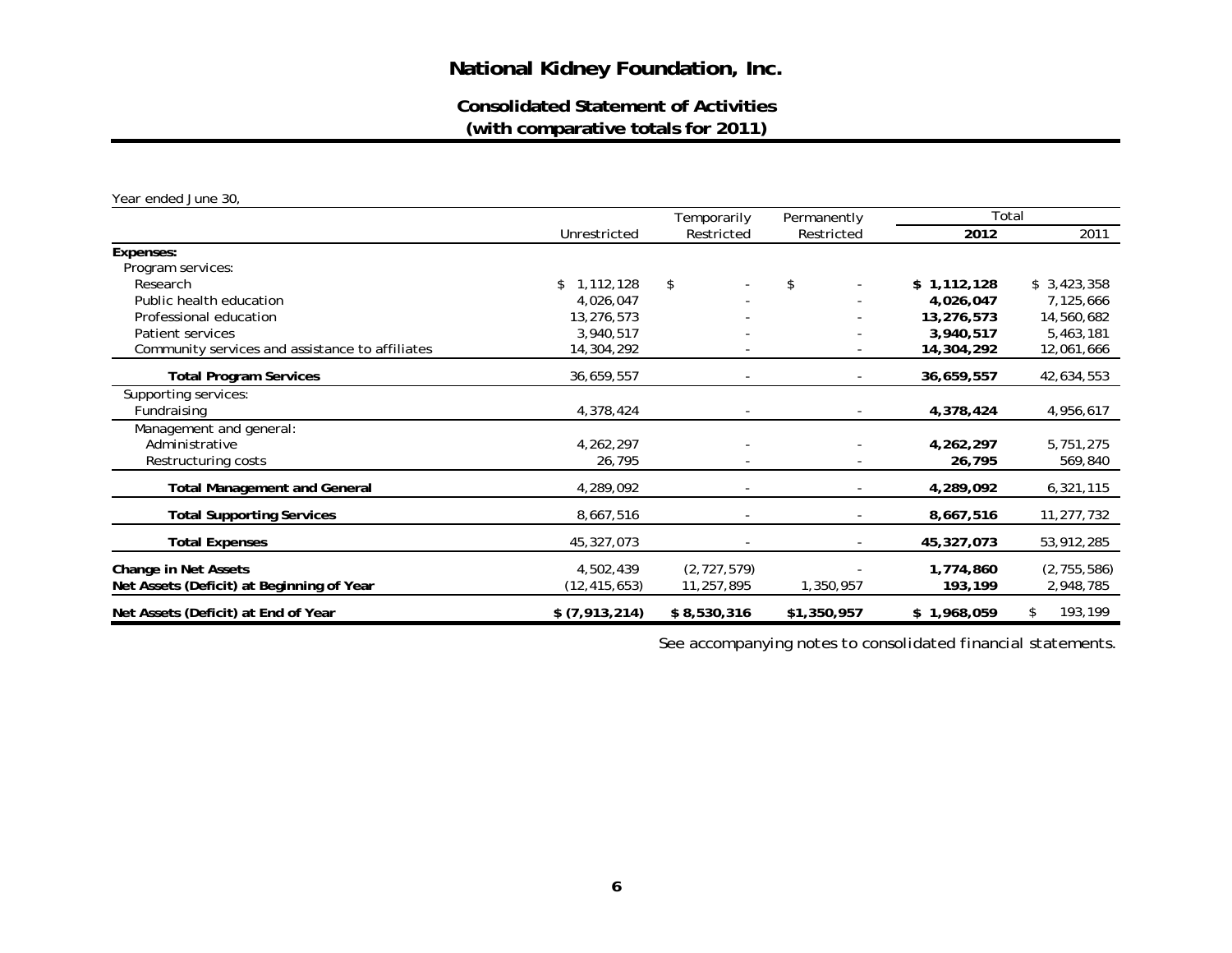## **Consolidated Statement of Cash Flows (with comparative totals for 2011)**

| Year ended June 30,                                       | 2012         | 2011          |
|-----------------------------------------------------------|--------------|---------------|
| Cash Flows From Operating Activities:                     |              |               |
| Change in net assets                                      | \$1,774,860  | \$(2,755,586) |
| Adjustments to reconcile change in net assets to net cash |              |               |
| provided by (used in) operating activities:               |              |               |
| Depreciation and amortization                             | 227,809      | 250,908       |
| Allowance for uncollectible accounts                      | 331,668      | 42,942        |
| Realized and unrealized (gains) losses on investments     | 589,613      | (1,617,732)   |
| Decrease (increase) in assets:                            |              |               |
| Due from affiliates                                       | 132,724      | (141, 544)    |
| Other receivables                                         | 1,133,753    | 1,547,381     |
| Inventories                                               | 140,391      | 232,703       |
| Prepaid expenses                                          | 167,274      | 355,606       |
| Other assets                                              | (3, 265)     | 11,916        |
| Increase (decrease) in liabilities:                       |              |               |
| Accounts payable and accrued expenses                     | (2,974,102)  | 1,981,484     |
| Deferred income                                           | (897, 393)   | (2, 423, 505) |
| Payable to beneficiaries                                  | (15, 455)    | (28, 931)     |
|                                                           |              |               |
| Net Cash Provided By (Used In) Operating                  |              |               |
| <b>Activities</b>                                         | 607,877      | (2, 544, 358) |
| <b>Cash Flows From Investing Activities:</b>              |              |               |
| Purchases of fixed assets                                 | (89, 582)    | (60, 376)     |
| Proceeds from sale of investments                         | 936,586      | 6,164,076     |
| Purchases of investments                                  | (415,650)    | (5,407,435)   |
| Net Cash Provided By Investing Activities                 | 431,354      | 696,265       |
| Cash Flows From Financing Activities:                     |              |               |
| Proceeds from lines of credit                             |              | 7,000,000     |
| Repayment of line of credit                               | (2,000,000)  | (3,500,000)   |
|                                                           |              |               |
| Net Cash Provided By (Used In) Financing                  |              |               |
| <b>Activities</b>                                         | (2,000,000)  | 3,500,000     |
| Net Increase (Decrease) in Cash and Cash Equivalents      | (960, 769)   | 1,651,907     |
| Cash and Cash Equivalents, Beginning of Year              | 3,866,532    | 2,214,625     |
| Cash and Cash Equivalents, End of Year                    | \$2,905,763  | \$3,866,532   |
|                                                           |              |               |
| Supplemental Disclosure of Cash Flow Information:         |              |               |
| Cash paid for interest                                    | \$<br>56,437 | 55,130<br>\$  |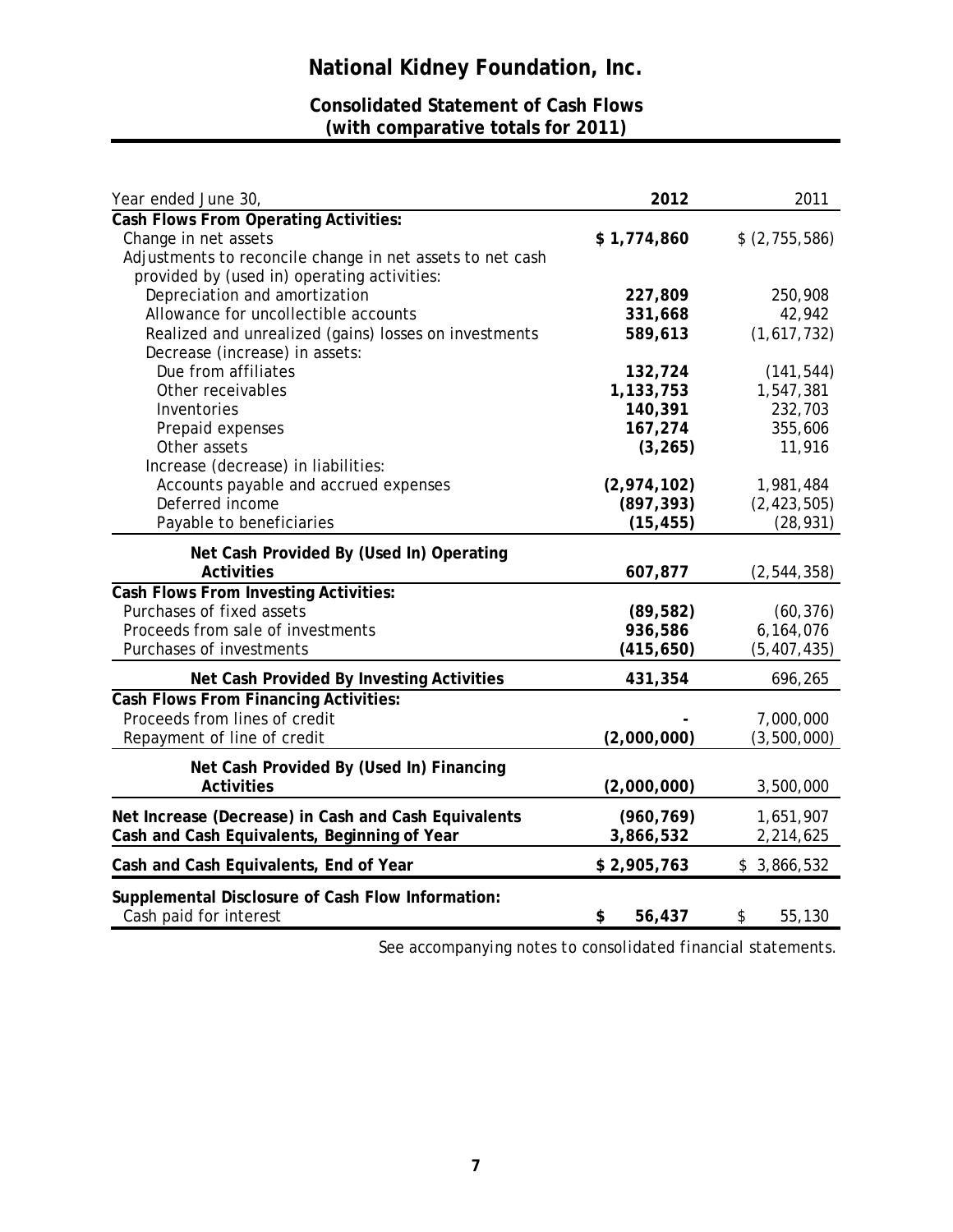## **Consolidated Statement of Functional Expenses (with comparative totals for 2011)**

| Year ended June 30,                                 |             |                          |                         |             |               |              |             |                            |                             |                  |               |               |
|-----------------------------------------------------|-------------|--------------------------|-------------------------|-------------|---------------|--------------|-------------|----------------------------|-----------------------------|------------------|---------------|---------------|
|                                                     |             |                          | <b>Program Services</b> |             |               |              |             | <b>Supporting Services</b> |                             |                  |               |               |
|                                                     |             |                          |                         |             | Community     |              |             |                            | Direct Benefit<br>Costs and |                  |               |               |
|                                                     |             |                          |                         |             | Services/     |              |             |                            | Donated                     |                  |               |               |
|                                                     |             | Public Health            | Professional            | Patient     | Assistance to |              |             | Management                 | <b>Vehicles Costs</b>       |                  | Total         |               |
|                                                     | Research    | Education                | Education               | Services    | Affiliates    | Total        | Fundraising | and General                | and Expenses                | Total            | 2012          | 2011          |
| <b>Salaries</b>                                     | \$126,848   | \$1,989,261              | \$3,553,067             | \$1,211,881 | \$3,864,827   | \$10,745,884 | \$440,897   | \$2,266,888                | -\$                         | \$2,707,785      | \$13,453,669  | \$20,163,279  |
| Employee benefits                                   | 14,747      | 231,022                  | 705,235                 | 177,623     | 681,894       | 1,810,521    | 52,177      | 263,546                    | $\sim$                      | 315,723          | 2,126,244     | 3,210,554     |
| Payroll taxes                                       | 11,033      | 173,028                  | 309,049                 | 105,411     | 336,166       | 934,687      | 38,350      | 197,176                    |                             | 235,526          | 1,170,213     | 1,542,670     |
| Awards and grants                                   | 872,117     | 217                      | 767,011                 | 17,984      | 1,745         | 1,659,074    | 9,382       | 247                        | $\sim$                      | 9,629            | 1,668,703     | 2,461,719     |
| Professional fees and contract services             | 19,281      | 319,704                  | 3,050,912               | 374,886     | 6,528,563     | 10,293,346   | 585,043     | 344,564                    | 264,390                     | 1,193,997        | 11,487,343    | 7,557,732     |
| Office supplies and expenses                        | 9,003       | 151,599                  | 201,613                 | 81,255      | 487,812       | 931,282      | 122,013     | 160,834                    | 146,422                     | 429,269          | 1,360,551     | 1,806,816     |
| Telephone                                           | 4,200       | 69,462                   | 71,238                  | 33,831      | 123,547       | 302,278      | 15,570      | 75,066                     | $\sim$                      | 90,636           | 392,914       | 461,779       |
| Postage and shipping                                | 2,560       | 86,077                   | 214,675                 | 40,757      | 80,837        | 424,906      | 201,579     | 45,430                     | $\sim$                      | 247,009          | 671,915       | 876,122       |
| Building occupancy                                  | 29,840      | 468,288                  | 467,511                 | 235,845     | 624,778       | 1,826,262    | 111,829     | 533,261                    | $\sim$                      | 645,090          | 2,471,352     | 2,541,774     |
| Insurance                                           | 2,259       | 35,457                   | 57,794                  | 17,858      | 74,323        | 187,691      | 56,012      | 40,377                     | $\sim$                      | 96,389           | 284,080       | 321,629       |
| Printing and publications                           | 419         | 11,331                   | 1,288,210               | 53,453      | 59,201        | 1,412,614    | 271,206     | 7,487                      | $\sim$                      | 278,693          | 1,691,307     | 1,843,379     |
| Public relations                                    | 401         | 166,488                  | 61,560                  | 34,154      | 349,500       | 612,103      | 616,205     | 7,165                      |                             | 623,370          | 1,235,473     | 1,700,959     |
| Conferences and meetings                            | 1,117       | 26,497                   | 1,289,597               | 318,523     | 393,533       | 2,029,267    | 1,186,394   | 19,966                     | 1,048,834                   | 2,255,194        | 4,284,461     | 4,940,941     |
| Meetings and travel- volunteers                     | 1,237       | 21,152                   | 246,692                 | 51,603      | 65,585        | 386,269      | 77,876      | 22,103                     |                             | 99,979           | 486,248       | 1,221,960     |
| Meeting and travel - staff                          | 3,171       | 55,626                   | 201,180                 | 41,666      | 297,538       | 599,181      | 124,251     | 56,666                     | $\sim$                      | 180,917          | 780,098       | 1,268,501     |
| Meetings and travel - medical                       |             | $\overline{\phantom{a}}$ | 535,429                 | 160         | 3,414         | 539,003      | 134         | $\sim$                     |                             | 134              | 539,137       | 602,836       |
| Cost of donated vehicles, provider fees             |             |                          |                         |             |               |              |             |                            | 921,515                     | 921,515          | 921,515       | 1,212,385     |
| Subscriptions and publications                      | 475         | 8,667                    | 16,488                  | 14,424      | 15,094        | 55,148       | 1,929       | 8,492                      | $\sim$                      | 10,421           | 65,569        | 84,869        |
| Direct assistance to patients                       |             |                          |                         | 1,017,379   |               | 1,017,379    |             |                            |                             |                  | 1,017,379     | 1,308,659     |
| Membership dues and support                         | 268         | 4,704                    | 6,229                   | 2,117       | 14,880        | 28,198       | 2,093       | 4,788                      |                             | 6,881            | 35,079        | 45,331        |
| Miscellaneous expenses                              | 10,327      | 163,135                  | 191,394                 | 87,382      | 244,718       | 696,956      | 455,665     | 184,554                    |                             | 640,219          | 1,337,175     | 1,363,009     |
|                                                     | 1,109,303   | 3,981,715                | 13,234,884              | 3,918,192   | 14,247,955    | 36,492,049   | 4,368,605   | 4,238,610                  | 2,381,161                   | 10,988,376       | 47,480,425    | 56,536,903    |
| Depreciation and amortization                       | 2,825       | 44,332                   | 41,689                  | 22,325      | 56,337        | 167,508      | 9,819       | 50,482                     |                             | 60,301           | 227,809       | 250,908       |
|                                                     |             |                          |                         |             |               |              |             |                            |                             |                  |               |               |
|                                                     | 1,112,128   | 4,026,047                | 13,276,573              | 3,940,517   | 14,304,292    | 36,659,557   | 4,378,424   | 4,289,092                  | 2,381,161                   | 11,048,677       | 47,708,234    | 56,787,811    |
| Less: Direct benefit costs                          |             |                          |                         |             |               |              |             |                            | (1, 459, 646)               | (1, 459, 646)    | (1, 459, 646) | (1,663,141)   |
| Donated vehicles cost of sales and selling expenses |             |                          |                         |             |               |              |             |                            | (921, 515)                  | (921, 515)       | (921, 515)    | (1, 212, 385) |
| Total Expenses Reported by Function in the          |             |                          |                         |             |               |              |             |                            |                             |                  |               |               |
| <b>Consolidated Statement of Activities</b>         | \$1,112,128 | \$4,026,047              | \$13,276,573            | \$3,940,517 | \$14,304,292  | \$36,659,557 | \$4,378,424 | \$4,289,092                | -\$                         | $-$ \$ 8,667,516 | \$45,327,073  | \$53,912,285  |
| <b>Current Year Percentages</b>                     | 2.45%       | 8.89%                    | 29.29%                  | 8.69%       | 31.56%        | 80.88%       | 9.66%       | 9.46%                      | $-$ %                       | 19.12%           | 100.00%       | $-$ %         |
| Last Year's Percentages                             | 6.35%       | 13.22%                   | 27.01%                  | 10.13%      | 22.37%        | 79.08%       | 9.19%       | 11.73%                     | $-$ %                       | 20.92%           | $-$ %         | 100.00%       |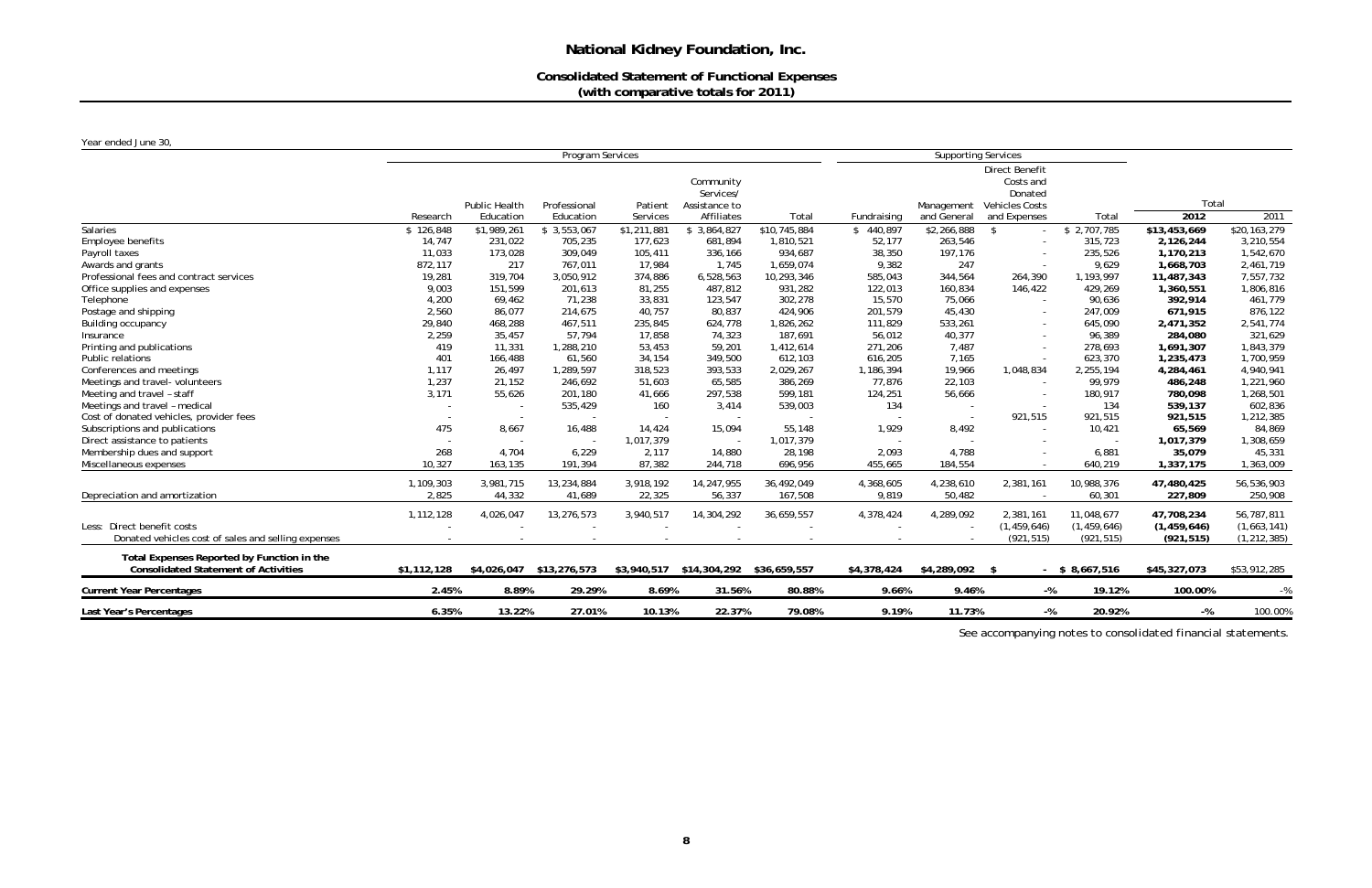## **Notes to Consolidated Financial Statements**

## **1. Nature of Organization**

The National Kidney Foundation, Inc. (the "Foundation"), headquartered in New York City, has a chartered network of 12 affiliated organizations ("Affiliates") and 21 regional offices at June 30, 2012 across the country to implement its mission to prevent kidney and urinary tract diseases, improve the health and well-being of individuals and families affected by these diseases and increase the availability of all organs for transplantation. Founded in 1950 to address the critical impact of the diseases referred to above, the Foundation conducts nationwide educational campaigns about the role of the kidney in maintaining overall health, the importance of early detection and organ donation and transplantation. Under the provisions of a charter with the Foundation, each Affiliate must meet certain requirements regarding organizational structure, program services and fundraising.

### **2. Summary of Significant Accounting Policies**

#### *(a) Basis of Accounting and Principles of Consolidation*

The consolidated financial statements have been prepared on the accrual basis and include an entity in which the Foundation is the sole corporate member as well as an indirectly controlled international not-for-profit affiliate in Belgium, known as Kidney Disease Improving Global Outcomes ("KDIGO"). All significant intercompany activity has been eliminated in consolidation.

#### *(b) Financial Statement Presentation*

The classification of a not-for-profit organization's net assets and its support, revenue and expenses is based on the existence or absence of donor-imposed restrictions. It requires that the amounts for each of three classes of net assets, permanently restricted, temporarily restricted, and unrestricted, be displayed in a statement of financial position and that the amounts of change in each of those classes of net assets be displayed in a statement of activities.

These classes are defined as follows:

- *(i)* **Permanently Restricted –** Net assets resulting from contributions and other inflows of assets whose use by the Foundation are limited by donor-imposed stipulations that neither expire by passage of time nor can be fulfilled or otherwise removed by actions of the Foundation.
- *(ii)* **Temporarily Restricted –** Net assets resulting from contributions and other inflows of assets whose use by the Foundation are limited by donor-imposed stipulations that either expire by passage of time or can be fulfilled and removed by actions of the Foundation pursuant to those stipulations. When such stipulations end or are fulfilled, such temporarily restricted net assets are reclassified to unrestricted net assets and reported in the statement of activities.
- *(iii)* **Unrestricted –** The part of net assets that is neither permanently nor temporarily restricted by donor-imposed stipulations.

#### *(c) Cash and Cash Equivalents*

The Foundation considers highly liquid financial instruments, excluding cash held in trust or held as part of the investment portfolio, with maturities of three months or less when purchased to be cash equivalents.

At times, the Foundation maintained cash equivalents in financial institutions which exceeded the Federal Deposit Insurance Corporation ("FDIC") insurance limit.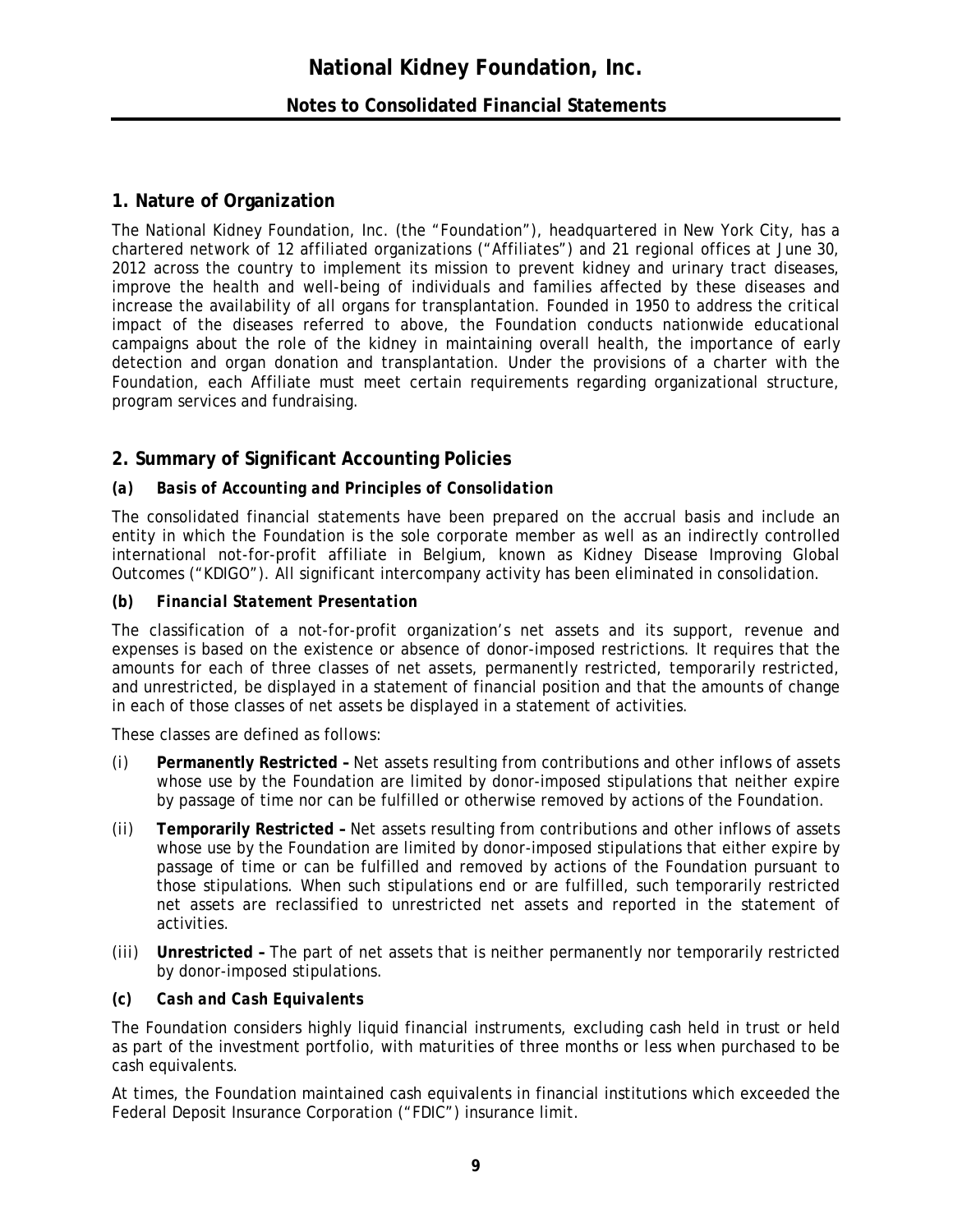## **National Kidney Foundation, Inc. Notes to Consolidated Financial Statements**

### *(d) Fair Value Measurements*

Financial Accounting Standards Board ("FASB") Accounting Standards Codification ("ASC") 820, "Fair Value Measurements and Disclosures", established a hierarchy for inputs used in measuring fair value that maximized the use of observable inputs and minimized the use of unobservable inputs, requiring that inputs that are most observable be used when available. Observable inputs are inputs that market participants operating within the same marketplace as the Foundation would use in pricing the Foundation's asset or liability based on independently derived and observable market data. Unobservable inputs are inputs that can not be sourced from a broad active market in which assets or liabilities identical or similar to those of the Foundation are traded. The Foundation estimates the price of any assets for which there are only unobservable inputs by using assumptions that market participants that have investments in the same or similar assets would use as determined by the money managers for each investment based on best information available in the circumstances. The input hierarchy is broken down into three levels based on the degree to which the exit price is independently observable or determinable as follows:

Level 1 – Valuation based on quoted market prices in active markets for identical assets or liabilities. Since valuations are based on quoted prices that are readily and regularly available in an active market, valuation of these products does not entail a significant degree of judgment.

Level 2 – Valuation based on quoted market prices of investments that are not actively traded or for which certain significant inputs are not observable, either directly or indirectly.

Level 3 – Valuation based on inputs that are unobservable and reflect management's best estimate of what market participants would use as fair value.

#### *(e) Investments and Investment Income*

The Foundation carries investments in marketable equity securities at their fair values based on quoted market prices. Investments in mutual funds and debt securities are carried at their quoted net asset value ("NAV") and published net unit value, respectively.

Income earned from investments, including realized and unrealized gains and losses, is recorded in the net asset class owning the assets. Income earned from permanently restricted investments, including realized and unrealized gains and losses, is recorded as temporarily restricted and then released to unrestricted based upon either the purpose as specified by the donor.

#### *(f) Due From Affiliates and Share of Affiliate Contributions*

The Foundation and its Affiliates have agreements under which a portion of contributions received by Affiliates is shared with the Foundation. Amounts received but not remitted by Affiliates are recorded by the Foundation as due from Affiliates. The Affiliates' share of contributions solicited by Affiliates and received directly by the Foundation is credited to Affiliate receivables.

#### *(g) Inventories*

Inventories, which consist of educational publications in print and on CD-ROM, are stated at the lower of cost or market determined by the first-in, first-out method.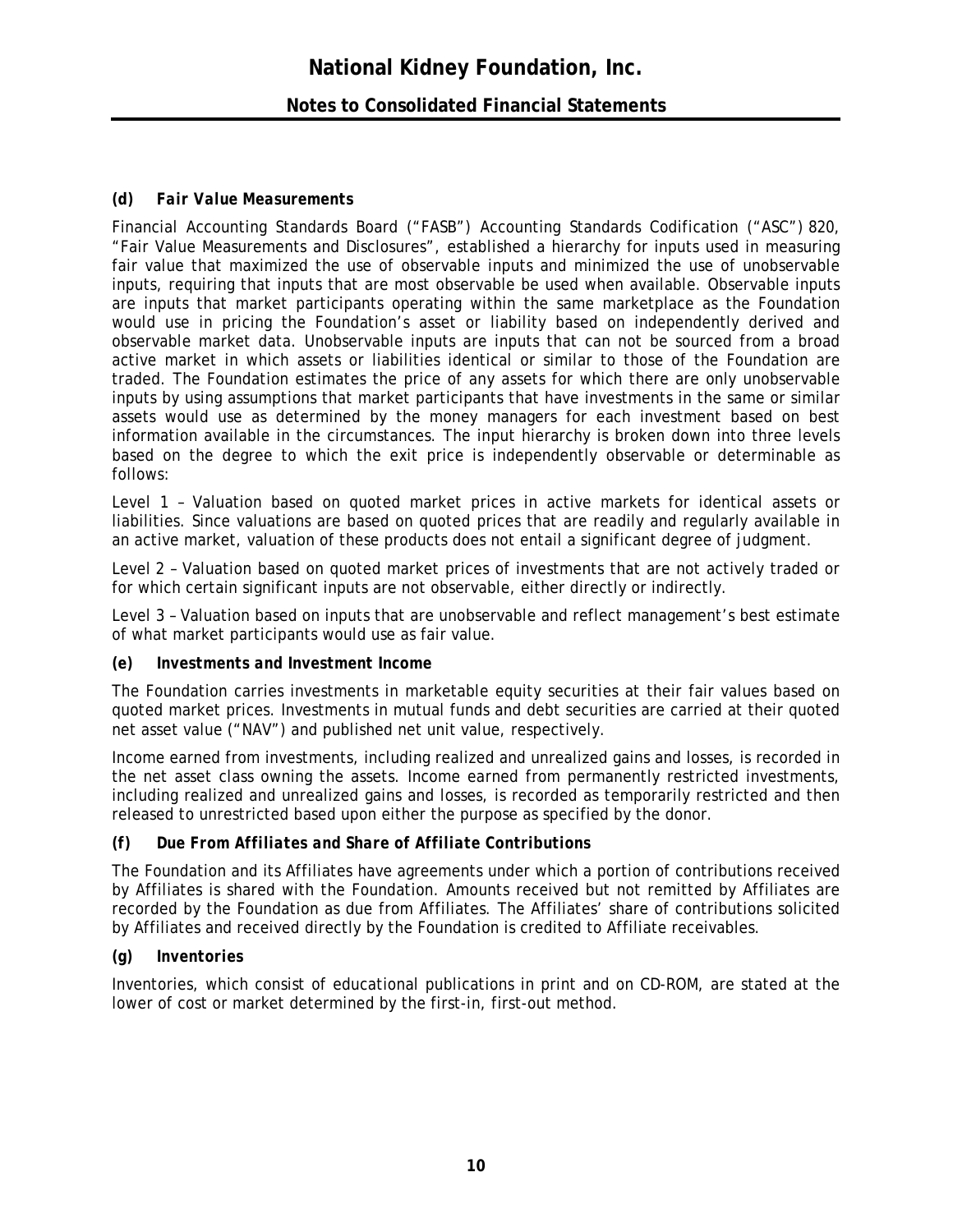#### *(h) Fixed Assets*

Fixed assets are stated on the basis of cost or, as to donated assets, fair value on the date donated. Depreciation is computed using the straight-line method over the estimated useful lives of the assets. Leasehold improvements are amortized over the shorter of the remaining period of the lease or their estimated useful lives.

| <b>Fixed Assets</b>     | Useful Lives |
|-------------------------|--------------|
| Furniture and equipment | 5-7 years    |
| Capitalized software    | 3-5 years    |

#### *(i) Impairment of Long-Lived Assets*

The Foundation follows the provisions of ASC 360-10-35, "Accounting for the Impairment or Disposal of Long-Lived Assets", which requires the Foundation to review long-lived assets, including property and equipment and intangible assets, for impairment whenever events or changes in business circumstances indicate that the carrying amount of an asset may not be fully recoverable. An impairment loss would be recognized when the estimated future cash flows from the use of the asset are less than the carrying amount of that asset. For the years ended June 30, 2012 and 2011 there have been no such losses.

#### *(j) Deferred Income*

Deferred income consists primarily of amounts received in advance for contracted programs, membership dues and journal subscriptions that apply to future periods. Membership dues and subscription revenue are recognized as revenue over the respective membership and subscription periods. Revenues related to contracted programs are recognized upon expended efforts or progression of the program in accordance with the applicable agreement.

#### *(k) Support and Revenue*

*(i) Grants and Contributions*

Grants and contributions are recorded as revenue when received or pledged unconditionally, at their net present value. Contributions received with donor stipulations that limit the use of the donated assets are reported as temporarily restricted support. When a donor restriction expires, that is, when a time restriction ends or purpose restriction is fulfilled, temporarily restricted net assets are reclassified to unrestricted net assets and reported in the consolidated statement of activities as net assets released from restrictions.

*(ii) Donated Vehicles* 

The Foundation uses a third party to administer its donated vehicles program. Donated vehicles are reported at the gross sales price, which represents the fair market value at the time of the gift. There is no significant inventory of donated vehicles at any time during the fiscal year since the sale transaction mainly occurs immediately after the vehicle donation. The donated vehicles are reported as contributions from the public as revenue from sales of donated vehicles on the consolidated statement of activities.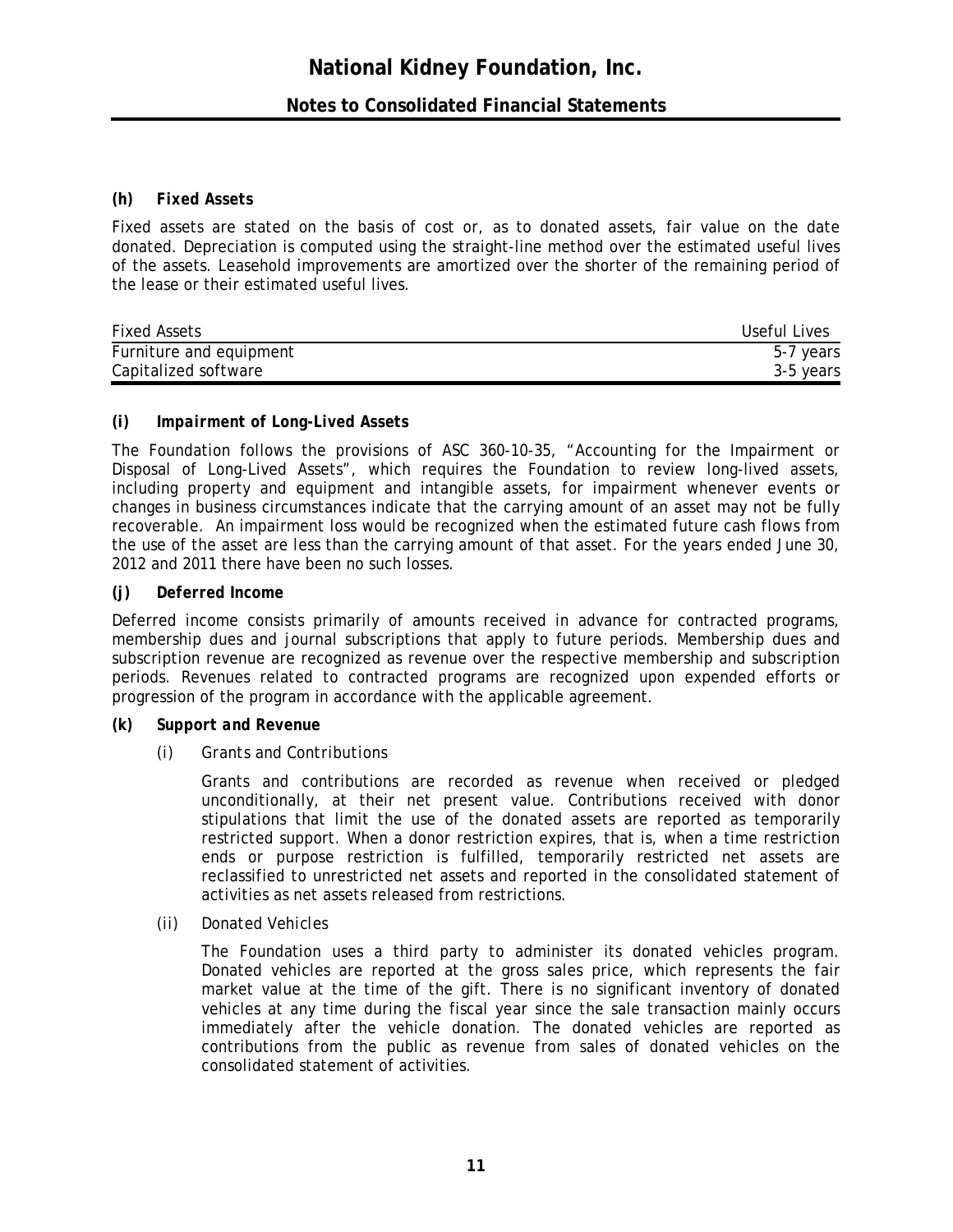#### *(iii) Royalties*

The Foundation receives royalties on several of its publications that are provided to its medical professional members. The Foundation uses a third party for the management and distribution of these publications. Royalty revenue is recorded gross when earned.

*(iv) Membership Dues and Subscriptions*

Membership dues and subscriptions are recognized as revenue over the applicable membership and subscription periods.

*(v) Program Service Fees*

Program service fees represent revenue recognized on Foundation programs. Revenue is recognized upon expended efforts or progression of the program in accordance with the applicable agreement.

*(vi) Other, Net* 

Other, net is comprised of pass-through grants provided to patients, sales to constituents and rebates and commissions. Revenue is recognized when earned by the Foundation.

#### *(l) Donated Services*

The Foundation's volunteers, comprised of physicians, allied health professionals, business and community leaders, kidney patients and their families and others committed to the Foundation's mission, have made significant contributions of their time to the Foundation's programs and supporting services. The value of such volunteers' services has not been reflected in the accompanying consolidated financial statements as it does not meet the criteria for revenue recognition as stated in ASC 958, "Not-for-Profit Entities".

#### *(m) Components of Program Services*

*(i) Research* 

The Foundation sponsors research that seeks answers to key questions relating to kidney disease. Grants are provided for studies aimed at finding treatments or to prevent kidney disease as well as to improve the quality of life and long-term outlook for people with chronic kidney disease.

*(ii) Public Health Education* 

The Foundation's public health education efforts strive to teach the public about kidney-related issues such as causes of kidney disease and the importance of early detection. These efforts are made through the disbursement of educational brochures to the public, online health guides on the Foundation's website and through media outreach.

#### *(iii) Professional Education*

The Foundation's program provides medical and health care professionals with tools needed to provide optimum patient care. Products provided include toolkits, best practices, medical journals and professional education conferences.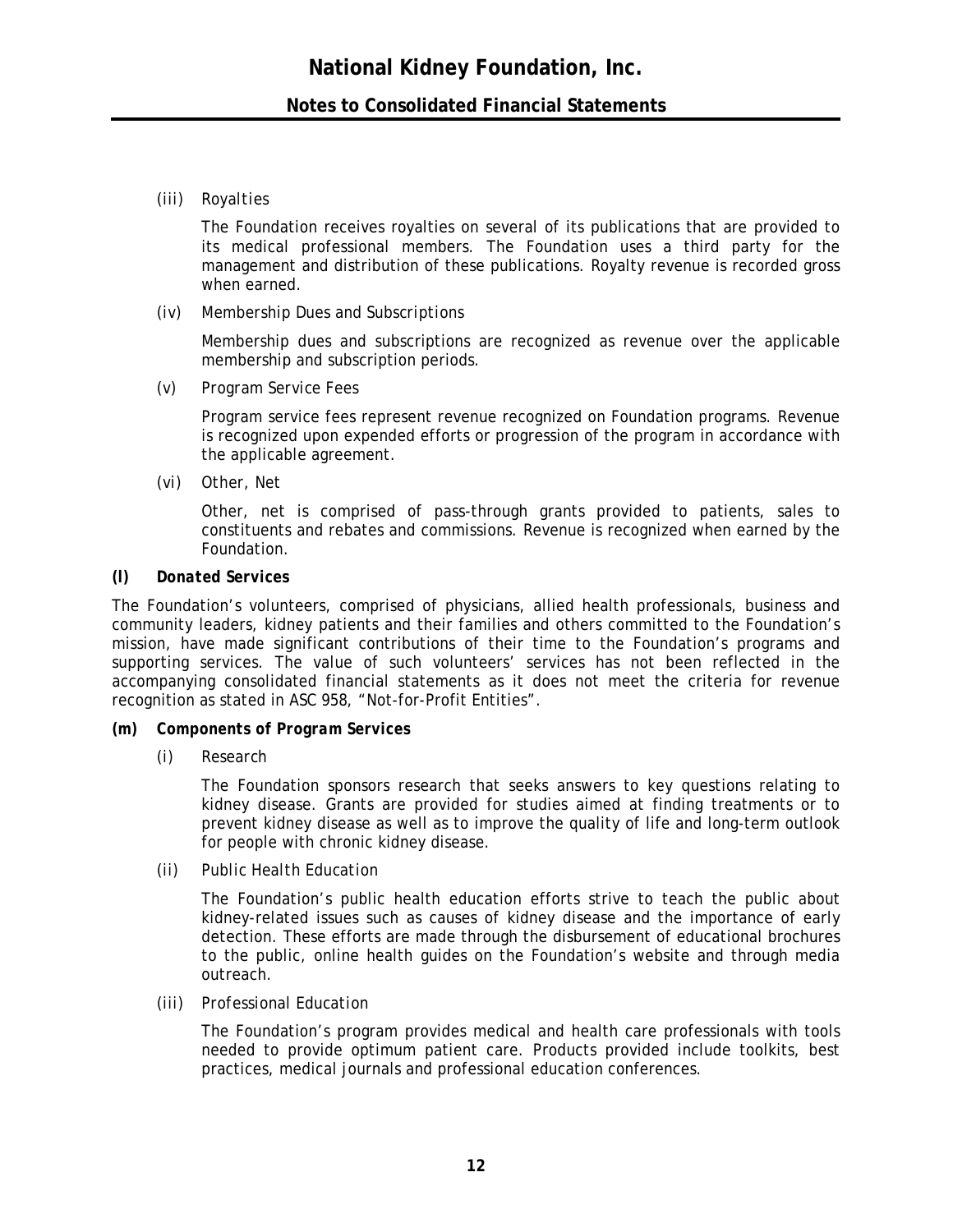#### *(iv) Patient Services*

The patient services programs include initiatives to improve patients' health and quality of life. Programs include the development of evidence-based practice guidelines for kidney disease treatment, free screening for individuals at risk through the Kidney Early Evaluation Program ("KEEP") and patient empowerment programs that encourage patients to take charge of their own health care.

#### *(v) Community Services/Program Assistance to Affiliates*

The Foundation conducts programs to detect disease or health problems, develops plans to improve community health practices and conducts rehabilitation programs. In addition, the Foundation provides consultation, guidance, training and leadership to its Affiliates and other organizations. Specific guidance is provided with informational booklets that cover issues such as patient transportation programs, drug and blood banks, and screening and detection programs.

#### *(vi) Management and General*

Included within management and general expenses are approximately \$27,000 in costs related to the Foundation's restructuring of certain operations which resulted in the reduction of the workforce for the year ended June 30, 2012. The costs associated with the restructuring were severance and unemployment insurance expense incurred as a result of the workforce reduction restructuring plan.

#### *(n) Functional Allocation of Expenses*

The majority of expenses can generally be directly identified with program or supporting services to which they relate and are allocated accordingly. Other expenses have been allocated among program and supporting service classifications primarily on the basis of the employees' time allocations.

#### *(o) Income Taxes*

The Foundation is a not-for-profit voluntary health agency as described in Section 501(c)(3) of the Internal Revenue Code (the "Code"). The Foundation is exempt from Federal income taxes under Section 501(a) of the Code and has been classified as a publicly supported charitable organization under Section 509(a)(1) of the Code. The Foundation also is exempt from New York State and City income taxes. Contributions to the Foundation are deductible for income tax purposes to the maximum extent allowed under the Code. There was no unrelated business income tax payable for the year ended June 30, 2012.

The Foundation has not taken an unsubstantiated tax position that would require provision of a liability under ASC 740, "Income Taxes". Under ASC 740, an organization must recognize the tax benefit associated with tax positions taken for tax return purposes when it is more likely than not that the position will not be sustained. The Foundation does not believe there are any material uncertain tax positions and, accordingly, has not recognized any liability for unrecognized tax benefits. The Foundation has filed IRS Form 990, as required, and all other applicable returns in jurisdictions when it is required. For the year ended June 30, 2012, there were no interest or penalties recorded or included in the consolidated financial statements.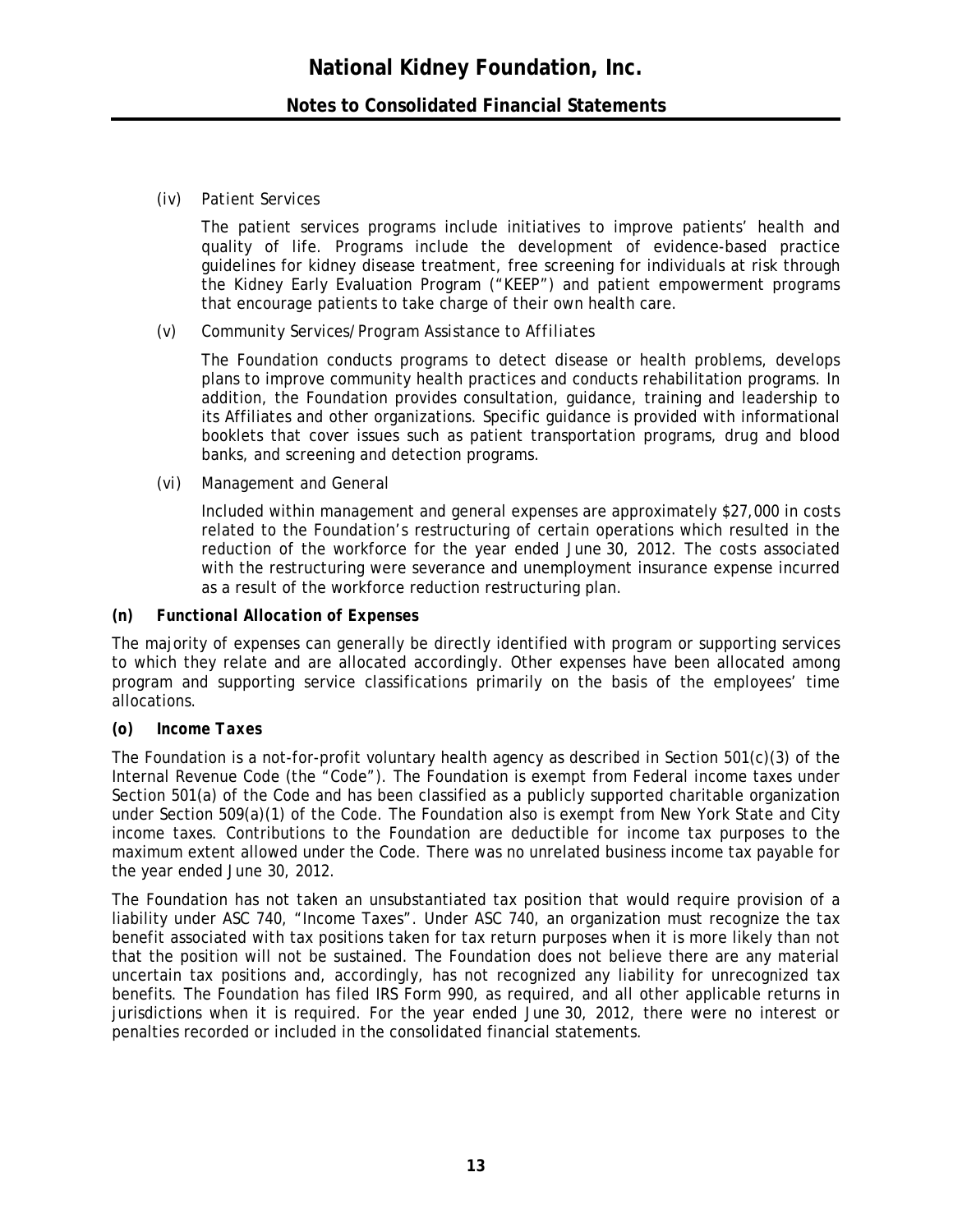#### *(p) Endowment Funds*

The Foundation's endowment fund consists of investments that are permanently restricted. The Foundation follows the requirements of the New York Prudent Management of Institutional Funds Act ("NYPMIFA") as they relate to its permanently restricted contributions and net assets, effective upon New York State's enactment of the legislation in September 2010. Previously, the Foundation followed the requirements of the Uniform Prudent Management of Institutional Funds Act of 1972 ("UPMIFA").

This law made significant changes to the rules governing how New York not-for-profit organizations may manage, invest and spend their endowment funds. The new law is designed to allow organizations to cope more easily with fluctuations in the value of their endowments and to afford them greater access to funds needed to support their programs and services in difficult financial times. This should provide some relief to organizations that, due to the recent economic downturn, have found themselves with underwater endowments. It also expands the options available to organizations seeking relief from donor restrictions on funds that have become obsolete, impractical or wasteful.

The following applies to the endowment fund:

#### *Interpretation of Relevant Law*

The Finance Committee of the Board of Directors of the Foundation has interpreted UPMIFA as requiring the preservation of the fair value of the original gift as of the gift date of the donor restricted endowment funds absent explicit donor stipulations to the contrary. As a result of the interpretation, the Foundation classifies as permanently restricted net assets (a) the original value of the gifts donated to the permanent fund, (b) the original value of subsequent gifts to the permanent endowment and (c) accumulations to the permanent endowment made in accordance with the direction of the applicable donor gift instrument at the time the accumulation is added to the fund. The investment income earned on the accumulations to the permanently restricted endowment funds is classified based on donor stipulations as either unrestricted or temporarily restricted net assets until the donor-imposed restrictions have been met.

#### *Investment and Spending Policies*

The Foundation has adopted investment and spending policies for endowment assets that attempt to provide a stream of returns that would be utilized to fund various programs while seeking to maintain the purchasing power of the endowment assets. Endowment assets include those assets of donor-restricted funds that the Foundation must hold in perpetuity. The Foundation's long-term strategy is to target diversified asset allocation that includes both equity and fixed income securities. However, in prior years, the Foundation has elected to invest endowment assets in cash and cash equivalents due to market conditions in an attempt to preserve the principal on such assets. At June 30, 2012 and 2011, there was approximately \$1,177,000 of the endowment invested in cash and cash equivalents.

The Foundation considers the following factors in making a determination to appropriate or accumulate donor-restricted endowment funds:

- $\bullet$  the duration and preservation of the funds;
- availability of other funding sources;
- **e** general economic conditions;
- the possible effect of inflation and deflation;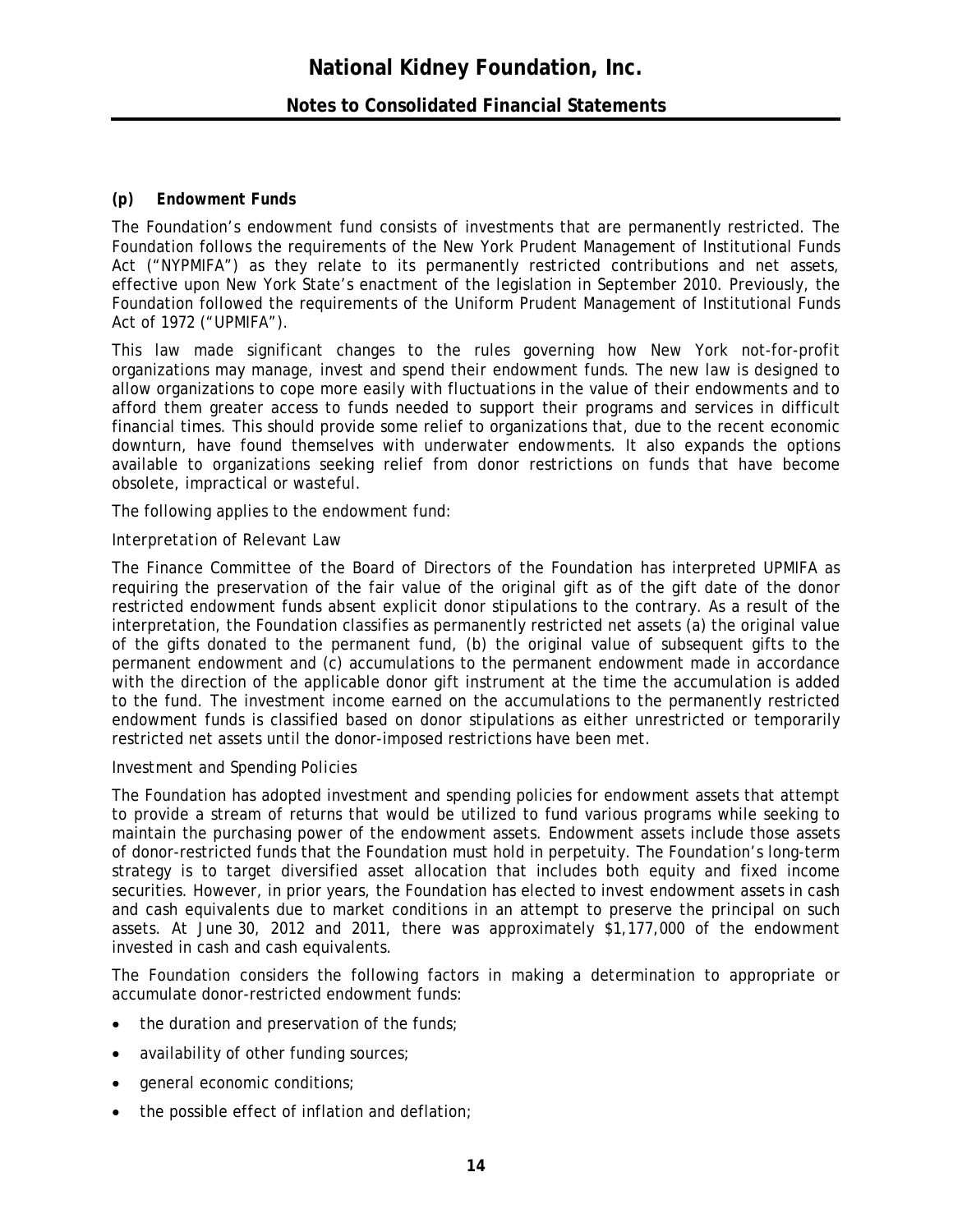- the expected total return from income and the appreciation/depreciation of investments.
- purposes of donor-restricted endowment fund; and
- the investment and spending policies of the Foundation's endowment investment returns distribution policy, which mandates appropriations of donor-restricted assets to be deemed prudent by the Finance Committee of the Board of Directors before expenditure.

## *(q) Comparative Financial Information*

The consolidated financial statements include certain prior year summarized comparative information. With respect to the consolidated statement of activities, the prior year information is presented in total, not by net asset class. With respect to the consolidated statement of functional expenses, the prior year expenses are presented by expense classification in total rather than functional category. Such information does not include sufficient detail to constitute a presentation in conformity with generally accepted accounting principles. Accordingly, such information should be read in conjunction with the Foundation's consolidated financial statements for the year ended June 30, 2011, from which the summarized information was derived.

### *(r) Use of Estimates*

The preparation of consolidated financial statements in conformity with U.S. generally accepted accounting principles requires management to make estimates and assumptions that affect the reported amounts of assets and liabilities and disclosure of contingent assets and liabilities at the date of the consolidated financial statements and the reported amounts of revenues and expenses during the reporting period. Actual results could differ from those estimates.

#### *(s) Recently Issued Accounting Pronouncement*

In May 2011, the FASB issued Accounting Standards Update ("ASU") 2011-04, "Amendments to Achieve Common Fair Value Measurement and Disclosure Requirements in U.S. GAAP and IFRSs." ASU 2011-04 amended ASC 820 to provide a consistent definition of fair value and improve the comparability of fair value measurements presented and disclosed in the financial statements prepared in accordance with U.S. Generally Accepted Accounting Principles ("GAAP") and International Financial Reporting Standards ("IFRSs"). Some of the amendments clarify the application of existing fair value measurement and disclosure requirements, while other amendments change a particular principle or requirements for measuring fair value or disclosing information about fair value measurements. The amendments are to be applied prospectively and are effective for annual periods beginning after December 15, 2011. Management is currently evaluating the effect that the provisions of ASU 2011-04 will have on the combined financial statements*.*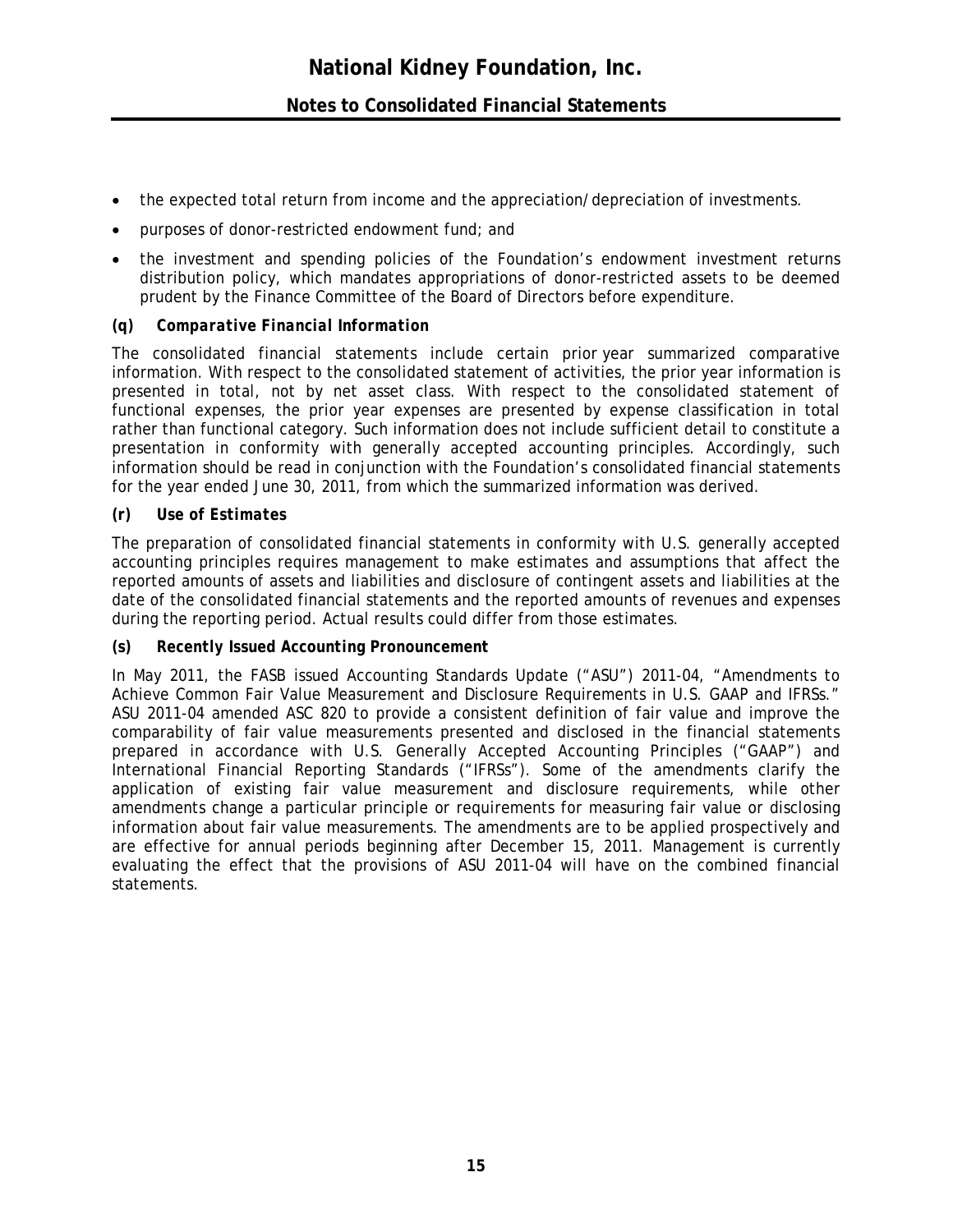## **3. Investments at Fair Value**

The fair value and cost of investments and investments held under split-interest agreements at June 30, 2012 and 2011 consisted of the following:

| June 30, 2012      |             |                   |
|--------------------|-------------|-------------------|
|                    | Cost        | <b>Fair Value</b> |
| Assets             |             |                   |
| Equity securities  | \$1,520,141 | \$1,801,841       |
| Money market funds | 689,547     | 689,547           |
| Mutual funds       | 3,253,896   | 3,822,353         |
| Fixed income       | 1,609,894   | 3,862,977         |
| Total investments  | \$7,073,478 | \$10,176,718      |
|                    |             |                   |

*June 30, 2011* 

|                    | Cost        | Fair Value   |
|--------------------|-------------|--------------|
| <b>Assets</b>      |             |              |
| Equity securities  | \$1,479,536 | \$1,889,178  |
| Money market funds | 812,960     | 812,960      |
| Mutual funds       | 3,568,075   | 4,773,198    |
| Fixed income       | 3,631,907   | 3,811,931    |
| Total investments  | \$9,492,478 | \$11,287,267 |

Included in the above are assets held under split-interest agreements in the amount of approximately \$617,000 and \$1,031,000 at June 30, 2012 and 2011, respectively (see Note 7).

At June 30, 2012 and 2011, approximately \$6,400,000 and \$8,500,000, respectively, of the investments relate to temporarily restricted research endowment funds.

The Foundation invests in various investment securities which are exposed to various risks such as interest rate, market and credit risks. Due to the level of risk associated with certain investment securities, it is at least reasonably possible that changes in the values of investment securities will occur in the near term and that such changes could materially affect the amounts reported in the accompanying consolidated balance sheet.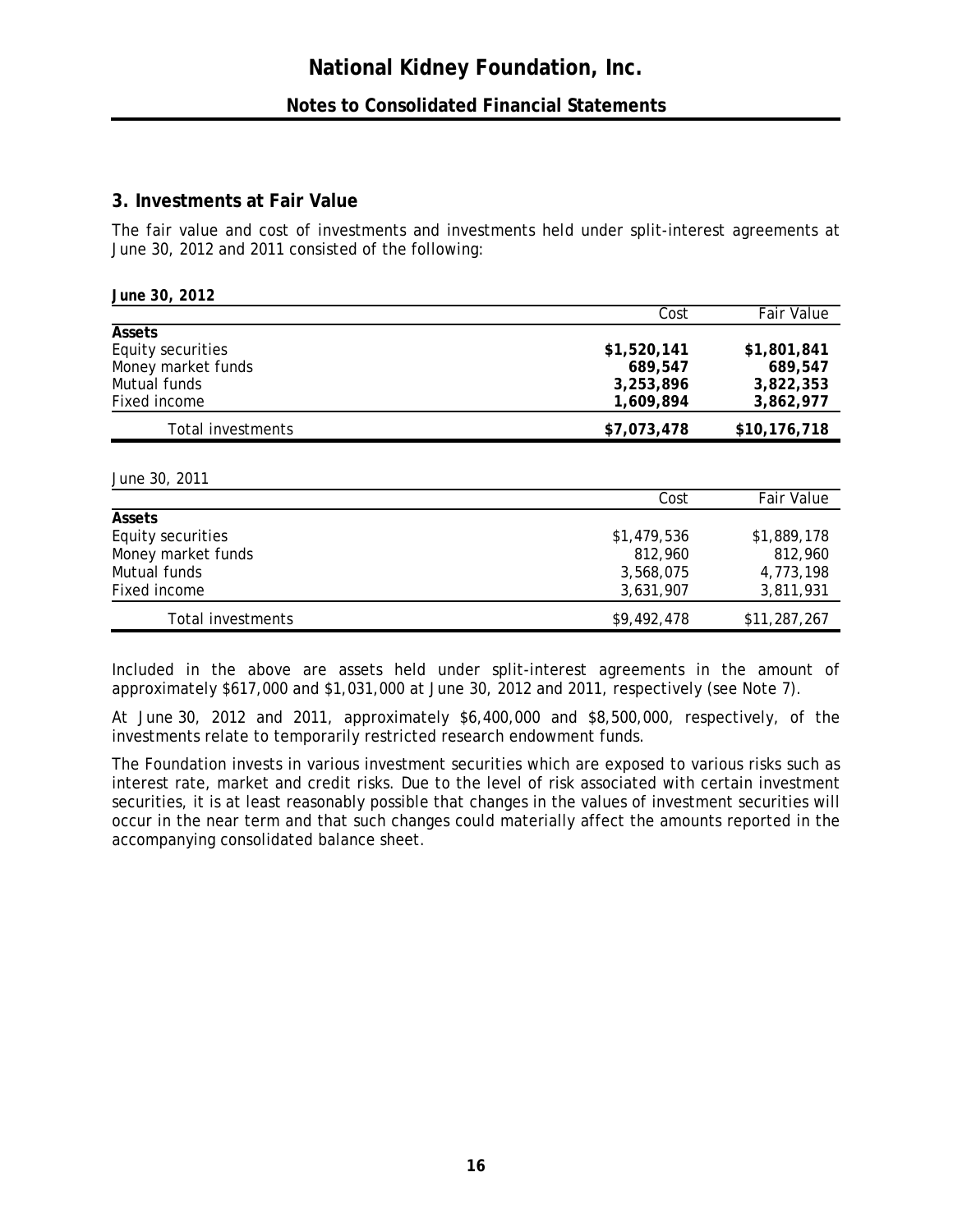The following tables present the financial instruments as of June 30, 2012 and 2011, by caption on the consolidated balance sheet, within the ASC 820 valuation hierarchy defined above:

| June 30, 2012            |                                                                                       |                                                     |                                                       |              |
|--------------------------|---------------------------------------------------------------------------------------|-----------------------------------------------------|-------------------------------------------------------|--------------|
|                          |                                                                                       | <b>Fair Value</b>                                   |                                                       |              |
|                          | Quoted Prices in<br><b>Active Markets for</b><br><b>Identical Assets</b><br>(Level 1) | Significant Other<br>Observable Inputs<br>(Level 2) | Significant Other<br>Unobservable<br>Inputs (Level 3) | Total        |
| Assets                   |                                                                                       |                                                     |                                                       |              |
| Equity securities:       |                                                                                       |                                                     |                                                       |              |
| U.S. equities            | \$1,722,674                                                                           | \$                                                  | \$-                                                   | \$1,722,674  |
| Non-U.S. equities        | 79,167                                                                                |                                                     |                                                       | 79,167       |
| Money market funds       | 689,547                                                                               |                                                     |                                                       | 689,547      |
| Mutual funds:            |                                                                                       |                                                     |                                                       |              |
| Convertible securities   |                                                                                       | 291.692                                             |                                                       | 291,692      |
| Foreign large-cap blend  |                                                                                       | 970,256                                             |                                                       | 970,256      |
| Large-cap blend          |                                                                                       | 10,056                                              |                                                       | 10,056       |
| Large-cap growth         |                                                                                       | 514,013                                             |                                                       | 514,013      |
| Large-cap value          |                                                                                       | 1,278,468                                           |                                                       | 1,278,468    |
| Mid-cap blend            |                                                                                       | 406,623                                             |                                                       | 406,623      |
| Mid-cap value            |                                                                                       | 2,212                                               |                                                       | 2,212        |
| Mid-cap growth           |                                                                                       | 278,924                                             |                                                       | 278,924      |
| Small-cap blend          |                                                                                       | 18,987                                              |                                                       | 18,987       |
| Small-cap growth         |                                                                                       | 1,265                                               |                                                       | 1,265        |
| Short-term bond          |                                                                                       | 49,857                                              |                                                       | 49,857       |
| Fixed income:            |                                                                                       |                                                     |                                                       |              |
| Government obligations   | 388,736                                                                               |                                                     |                                                       | 388,736      |
| High yield bond          |                                                                                       | 629                                                 |                                                       | 629          |
| Intermediate government  |                                                                                       | 65,982                                              |                                                       | 65,982       |
| Intermediate-term bond   |                                                                                       | 2,578,259                                           |                                                       | 2,578,259    |
| U.S. treasury            | 111,661                                                                               |                                                     |                                                       | 111,661      |
| World bond               |                                                                                       | 655,226                                             |                                                       | 655,226      |
| Other                    |                                                                                       | 62,484                                              |                                                       | 62,484       |
| <b>Total investments</b> | \$2,991,785                                                                           | \$7,184,933                                         | \$-                                                   | \$10,176,718 |

#### *June 30, 2011*

|                         |                                                                                       | <b>Fair Value</b>                                   |                                                       |              |
|-------------------------|---------------------------------------------------------------------------------------|-----------------------------------------------------|-------------------------------------------------------|--------------|
|                         | Quoted Prices in<br><b>Active Markets for</b><br><b>Identical Assets</b><br>(Level 1) | Significant Other<br>Observable Inputs<br>(Level 2) | Significant Other<br>Unobservable<br>Inputs (Level 3) | Total        |
| Assets                  |                                                                                       |                                                     |                                                       |              |
| Equity securities:      |                                                                                       |                                                     |                                                       |              |
| U.S. equities           | \$1,889,178                                                                           | \$                                                  | \$-                                                   | \$1,889,178  |
| Money market funds      | 812,960                                                                               |                                                     |                                                       | 812,960      |
| Mutual funds:           |                                                                                       |                                                     |                                                       |              |
| Convertible securities  |                                                                                       | 303,770                                             |                                                       | 303,770      |
| Foreign large-cap blend |                                                                                       | 1,232,335                                           |                                                       | 1,232,335    |
| Large-cap blend         |                                                                                       | 623,074                                             |                                                       | 623,074      |
| Large-cap growth        |                                                                                       | 592,758                                             |                                                       | 592,758      |
| Large-cap value         |                                                                                       | 1,317,852                                           |                                                       | 1,317,852    |
| Mid-cap blend           |                                                                                       | 412,392                                             |                                                       | 412,392      |
| Mid-cap growth          |                                                                                       | 225,660                                             |                                                       | 225,660      |
| Small-cap blend         |                                                                                       | 47,561                                              |                                                       | 47,561       |
| Small-cap growth        |                                                                                       | 2,638                                               |                                                       | 2,638        |
| Small-cap value         |                                                                                       | 15,158                                              |                                                       | 15,158       |
| Fixed income:           |                                                                                       |                                                     |                                                       |              |
| Government obligations  |                                                                                       | 388,462                                             |                                                       | 388,462      |
| High yield bond         |                                                                                       | 597                                                 |                                                       | 597          |
| Intermediate government |                                                                                       | 49,057                                              |                                                       | 49,057       |
| Intermediate-term bond  |                                                                                       | 2,445,165                                           |                                                       | 2,445,165    |
| U.S. treasury           | 267,758                                                                               |                                                     |                                                       | 267,758      |
| World bond              |                                                                                       | 660,892                                             |                                                       | 660,892      |
| Total investments       | \$2,969,896                                                                           | \$8,317,371                                         | \$-                                                   | \$11,287,267 |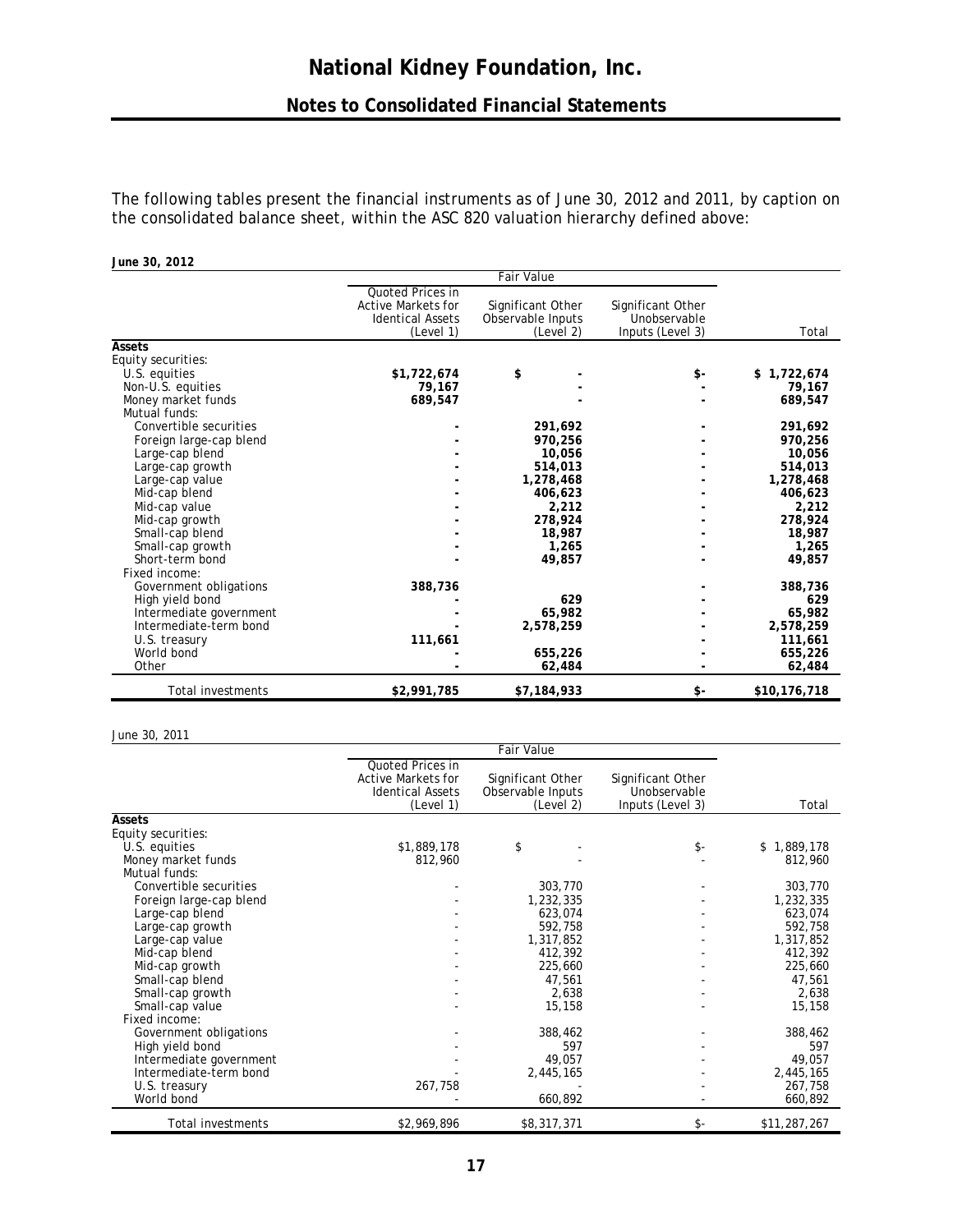Investments for which fair value is estimated using reported NAV or the equivalent are able to be redeemed on a daily basis. At June 30, 2012, there were no unfunded commitments. In addition, there were no transfers between levels during the years ended June 30, 2012 and 2011.

## **4. Other Receivables**

Other receivables as of June 30, 2012 and 2011 are as follows:

| June 30,                                               | 2012      | 2011        |
|--------------------------------------------------------|-----------|-------------|
| Contributions receivable, net                          | \$108,258 | \$194,051   |
| Beneficial interest in charitable remainder trusts and |           |             |
| estates                                                | 11,427    | 733,450     |
| Contractual grants and miscellaneous receivables       | 788,996   | 1,312,178   |
|                                                        | \$908,681 | \$2,239,679 |

Included in other receivables are contributions receivable which represent unconditional promises to give. Contributions receivable are reported at their net present value calculated using a discount rate equal to the risk-free interest rate, which is the U.S. Treasury note interest rate in effect at the time the contributions are made and equal in duration to the length of time that the contribution is expected to be paid over.

The following represents future payments due:

|                           | \$108,258 | \$194,051 |
|---------------------------|-----------|-----------|
| Discount to present value | (337)     | (594)     |
| Two to five years         | 64,317    | 88,690    |
| Within one year           | \$44,278  | \$105,955 |
| June 30,                  | 2012      | 2011      |

The discount rates to present value varied from 0.21% to 0.72%.

## **5. Fixed Assets**

At June 30, 2012 and 2011, fixed assets, net consisted of the following:

| June 30,                                        | 2012                     | 2011                       |
|-------------------------------------------------|--------------------------|----------------------------|
| Furniture and equipment                         | \$1,818,854              | \$1,921,416                |
| Leasehold improvements                          | 264,964                  | 264,964                    |
| Capitalized software                            | 251,884                  | 255,162                    |
| Less: Accumulated depreciation and amortization | 2,335,702<br>(1,993,543) | 2,441,542<br>(1, 961, 156) |
|                                                 | 342,159                  | 480,386                    |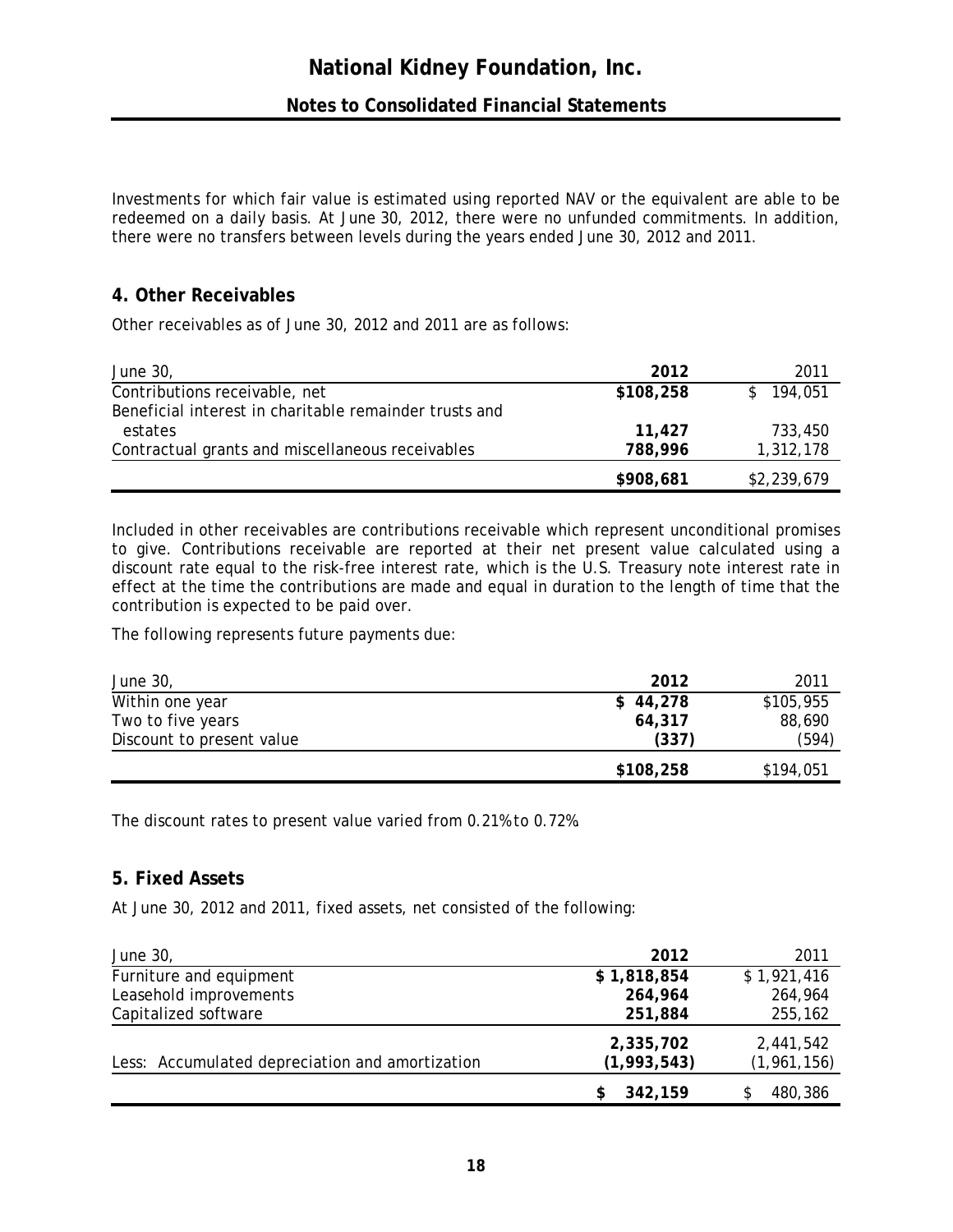## **6. Deferred Income**

Deferred income as of June 30, 2012 and 2011 is as follows:

| June 30,                     | 2012        | 2011        |
|------------------------------|-------------|-------------|
| HQ programs and projects     | \$3,558,280 | \$4,166,494 |
| Membership and subscriptions | 597.929     | 879.090     |
| Special events               | 442,105     | 450,123     |
|                              | \$4,598,314 | \$5,495,707 |

## **7. Split-Interest Agreements**

The Foundation receives contributions under charitable gift annuities. The Foundation has segregated these assets as separate and distinct funds, independent from other funds and not to be applied to payment of the debts and obligations of the Foundation or any other purpose other than annuity benefits specified in the agreements. In addition, this portfolio of assets meets all requirements concerning permissible investments and mandated reserves as required by law. The Foundation agrees to pay a stated return annually to the beneficiaries as long as they live, after which time the remaining assets are available for unrestricted use by the Foundation.

At June 30, 2012 and 2011, the total assets held under split-interest agreements were approximately \$617,000 and \$1,031,000, respectively, at fair value. The actuarial present value, which approximates fair value, of the Foundation's payable to beneficiaries was approximately \$411,000 and \$426,000 at June 30, 2012 and 2011, respectively, and was calculated using interest rates ranging from 3.6% to 7.4%.

## **8. Lines of Credit**

During the year ended June 30, 2012, the Foundation renewed a \$6,000,000 line of credit with a financial institution maturing on February 28, 2013, at which time all outstanding principal and interest payments will be due and payable. Interest payments on all unpaid principal, which was \$2,000,000 at June 30, 2012, are due on a monthly basis. The interest on the outstanding balance is approximately 1.9% at June 30, 2012.

## **9. Retirement/Savings Plans**

## *(a) 403(b) Plan*

The Foundation has a contributory retirement/savings plan. The plan covers substantially all fulltime employees who meet certain age and service requirements. Under the terms of the plan, contributions are made under Section 403(b) of the Code and are invested, at the discretion of the plan participant, in one or more of the investment vehicles available under the plan. Pension expense for the years ended June 30, 2012 and 2011 amounted to approximately \$351,000 and \$464,000, respectively.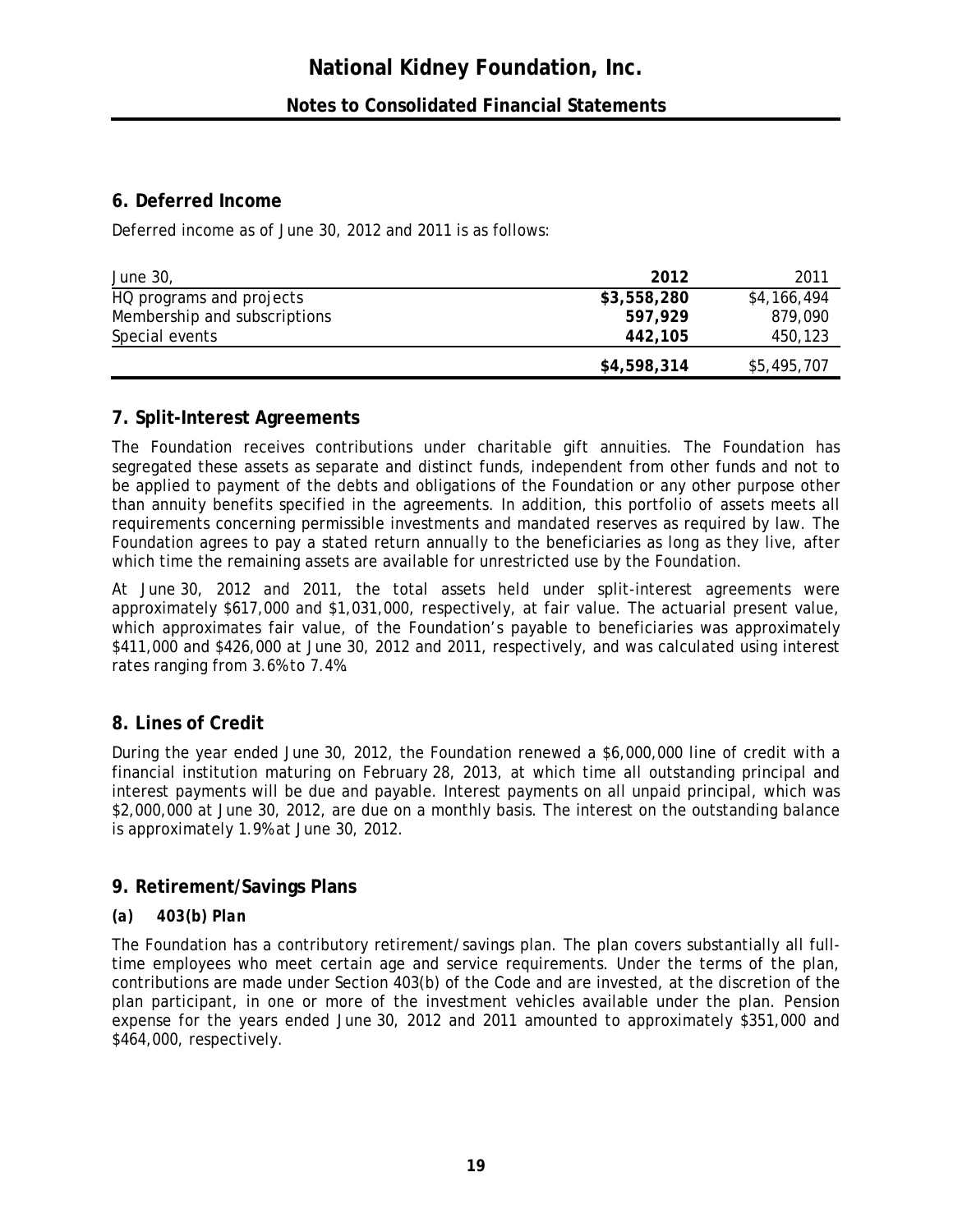## **Notes to Consolidated Financial Statements**

#### *(b) 457(f) Plans*

*(i)* The Foundation has a Section 457(f) Senior Staff Flexible Benefit Plan (the "Plan") that provides senior management employees with a benefit allowance contributed by the Foundation, which can be used for various benefit options, including a capital accumulation account. At June 30, 2012, the Plan was fully funded and the Foundation did not incur any benefit expense. For the year ended June 30, 2011, expense related to the Plan was approximately \$162,000. The fully funded liability related to the Plan amounted to approximately \$391,000 and \$363,000 at June 30, 2012 and 2011, respectively, and is included in accounts payable and accrued expenses in the accompanying consolidated balance sheet.

*(ii)* The Foundation has a Section 457(f) Supplemental Executive Retirement Plan ("SERP") for one key employee. Benefit expense related to the SERP for the years ended June 30, 2012 and 2011 totaled approximately \$7,000 and \$325,000, respectively. The fully funded liability related to the plan amounted to approximately \$469,000 and \$927,000 at June 30, 2012 and 2011, respectively, and is included in accounts payable and accrued expenses in the accompanying consolidated balance sheet.

#### **10. Commitments**

#### *(a) Operating Leases*

The Foundation occupies premises under non-cancelable operating leases in effect through 2021. Under the terms of these operating leases, rental payments increase annually. However, for financial statement purposes, rent expense is recorded on the straight-line basis over the term of the lease. The difference between rental payments made under the lease and rent expense calculated on the straight-line basis is recorded as deferred rent. At June 30, 2012 and 2011, deferred rent of approximately \$620,000 and \$673,000, respectively, is reflected in accounts payable and accrued expenses in the accompanying consolidated balance sheet.

Rent expense approximated \$2,316,000 and \$2,400,000 for the years ended June 30, 2012 and 2011, respectively.

Future minimum lease payments are as follows:

| 2013       | \$1,823,273  |
|------------|--------------|
| 2014       | 1,657,586    |
| 2015       | 1,579,013    |
| 2016       | 1,218,692    |
| 2017       | 1,039,503    |
| Thereafter | 3,574,849    |
|            | \$10,892,916 |

#### *(b) Awards and Grants*

As of June 30, 2012 and 2011, the Foundation has entered into conditional multi-year research grant commitments. The Foundation recognizes as expense the portion of the research grant award that is unconditional in the year it becomes unconditional. The Foundation has expensed research grants of approximately \$872,000 and \$2,462,000 for the years ended June 30, 2012 and 2011, respectively.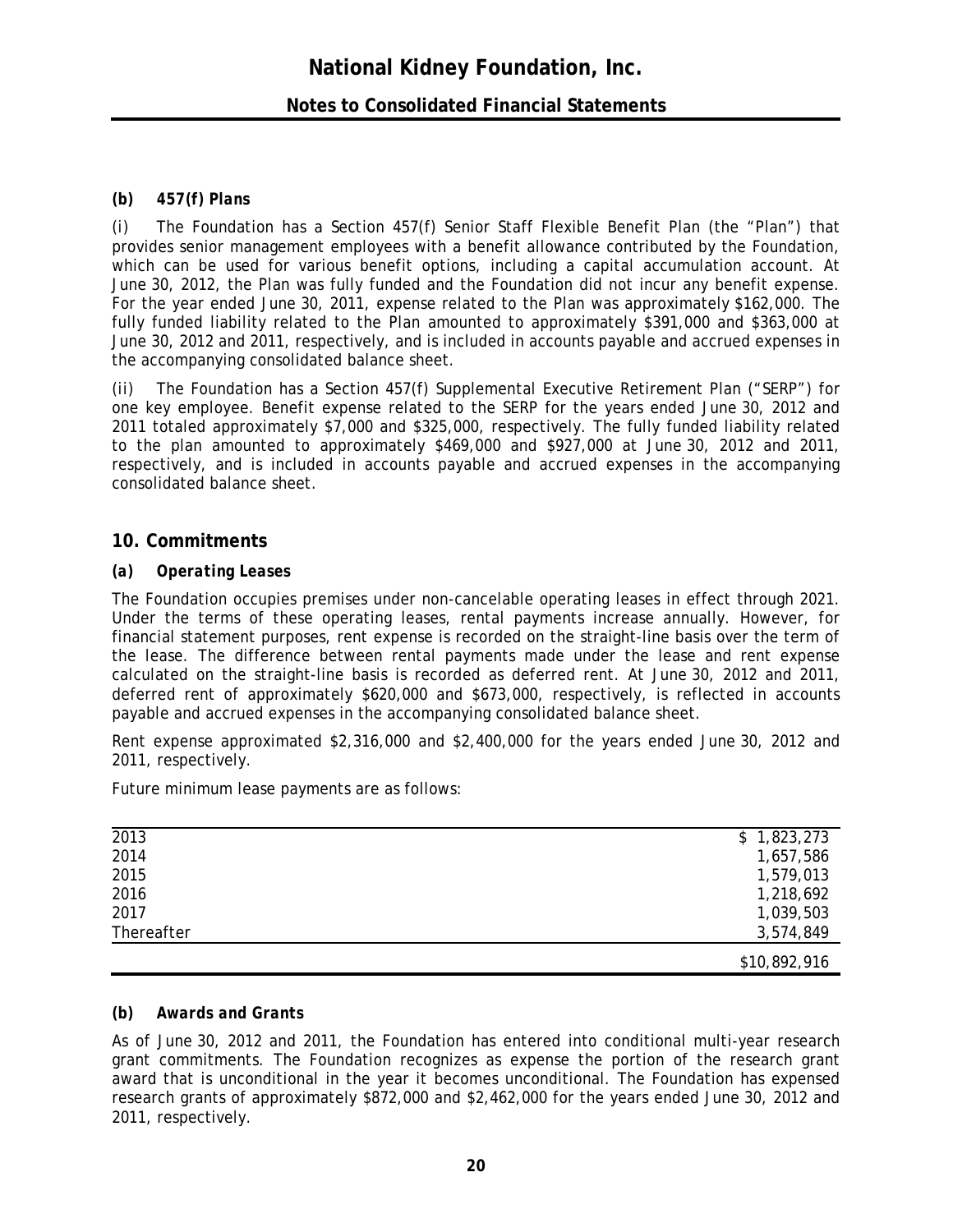The outstanding commitments for research projects, \$350,000, which are conditional at June 30, 2012, are scheduled for funding during the 2013 fiscal year. These projects will be funded by unrestricted and certain temporarily restricted net assets and support and revenue to be generated by the Foundation.

## **11. Temporarily Restricted Net Assets**

Temporarily restricted net assets are restricted for the following purposes at June 30, 2012 and 2011:

| <i>June 30,</i>          | 2012        | 2011         |
|--------------------------|-------------|--------------|
| Research endowment funds | \$6,422,022 | \$8,534,185  |
| Other research           | 625,004     | 1,293,784    |
| Other programs           | 1,483,290   | 1,429,926    |
|                          | \$8,530,316 | \$11,257,895 |

Temporarily restricted net assets were released from restrictions in fiscal 2012 and 2011 as follows:

|                          | 2012        | 2011        |
|--------------------------|-------------|-------------|
| Research endowment funds | \$1,717,472 | \$1,382,931 |
| Other research           | 814,098     | 813,963     |
| Other programs           | 1,464,676   | 2,742,311   |
|                          | \$3,996,246 | \$4,939,205 |

## **12. Permanently Restricted Net Assets**

Permanently restricted net assets consist of investments that are to be held in perpetuity. Income on permanently restricted net assets held at June 30, 2012 and 2011 is to be used as follows:

| June 30,               | 2012          | 2011        |
|------------------------|---------------|-------------|
| Enuresis research      | 174,237<br>S. | \$174,237   |
| Other research         | 425,638       | 425,638     |
| Patient services       | 117,432       | 117,432     |
| Community services     | 90,680        | 90,680      |
| Professional education | 11,929        | 11,929      |
| Public education       | 97,872        | 97,872      |
| Undesignated programs  | 433,169       | 433,169     |
|                        | \$1,350,957   | \$1,350,957 |